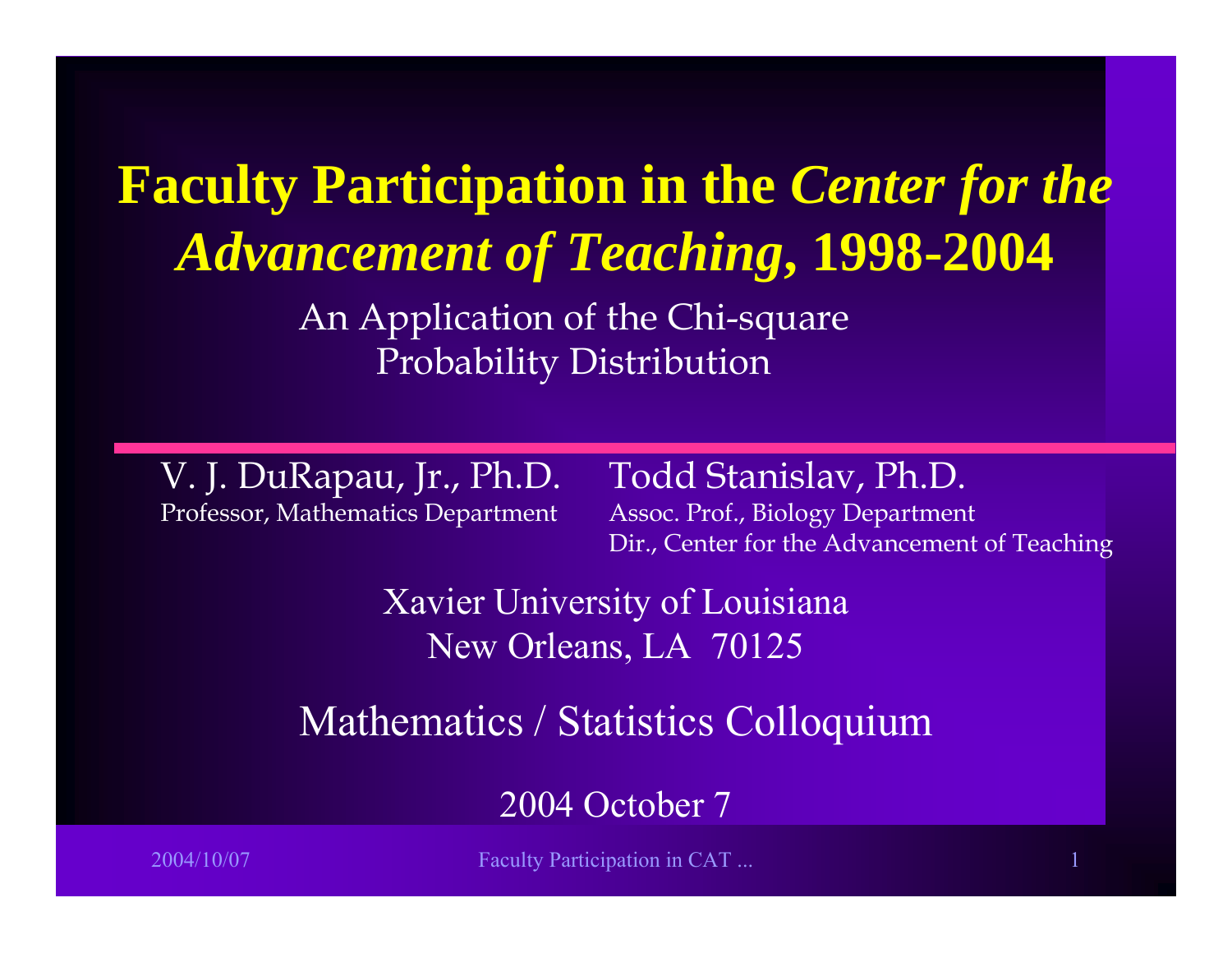

corner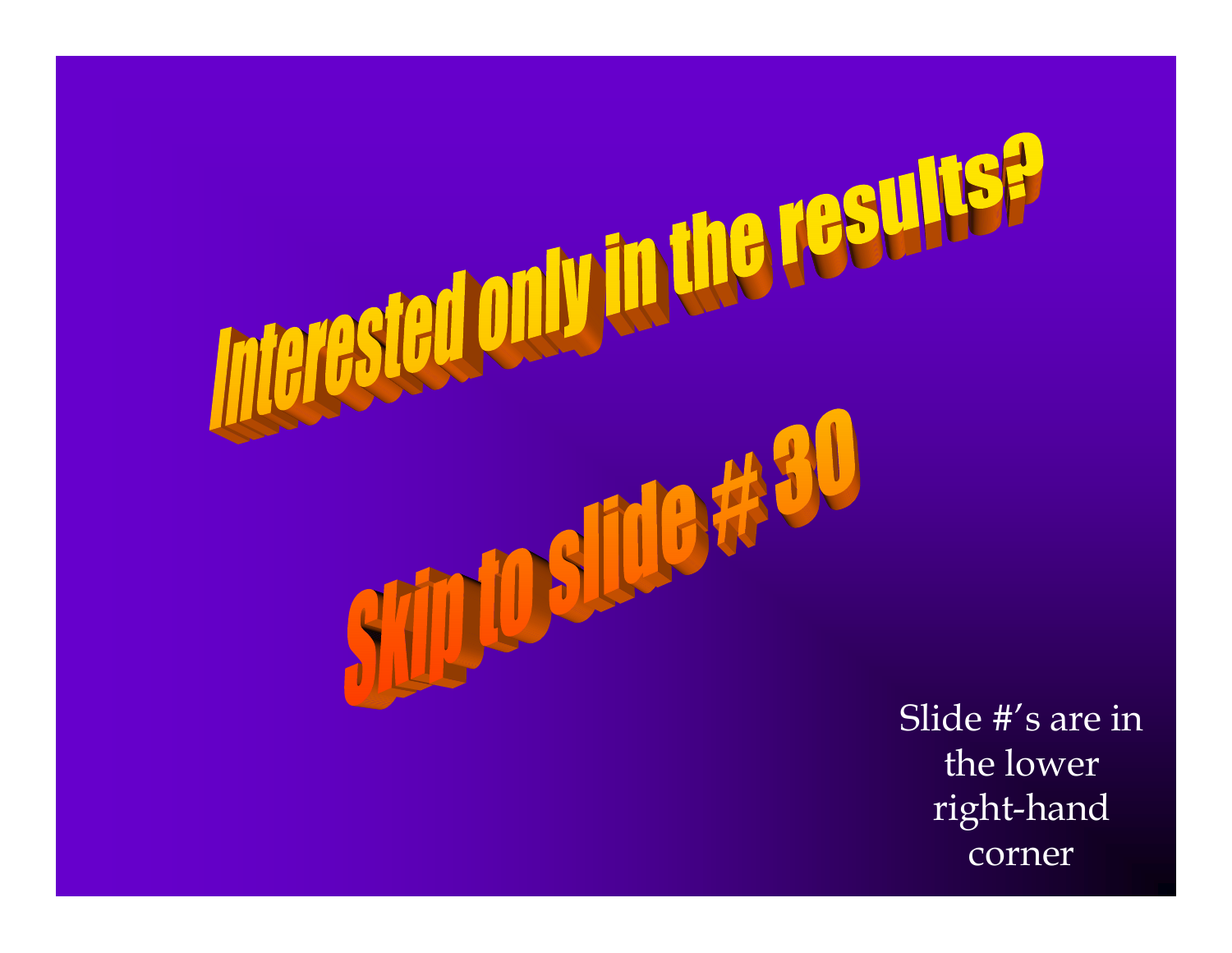#### **This study was reviewed and approved by the chair of the** *Internal Review Board* **(***IRB***) of Xavier University of Louisiana.**

 $\mathrm{^{\prime\prime} The}$  committee reviews research proposals which involve the use of human subjects. Any faculty member at X avier who is using human subjects, or any researc h proposal which involves Xavier and uses human subjects must have the approval of the Xavier IRB. Use of human subjects includes tissues derived from them, such as skin, blood, organ, etc. Most s urveys administered to students require IRB approval (except t hose conducted in the class room as part of the educational process or those involving obs ervation of public behavior)." (*Faculty Han dbook*, August 2003)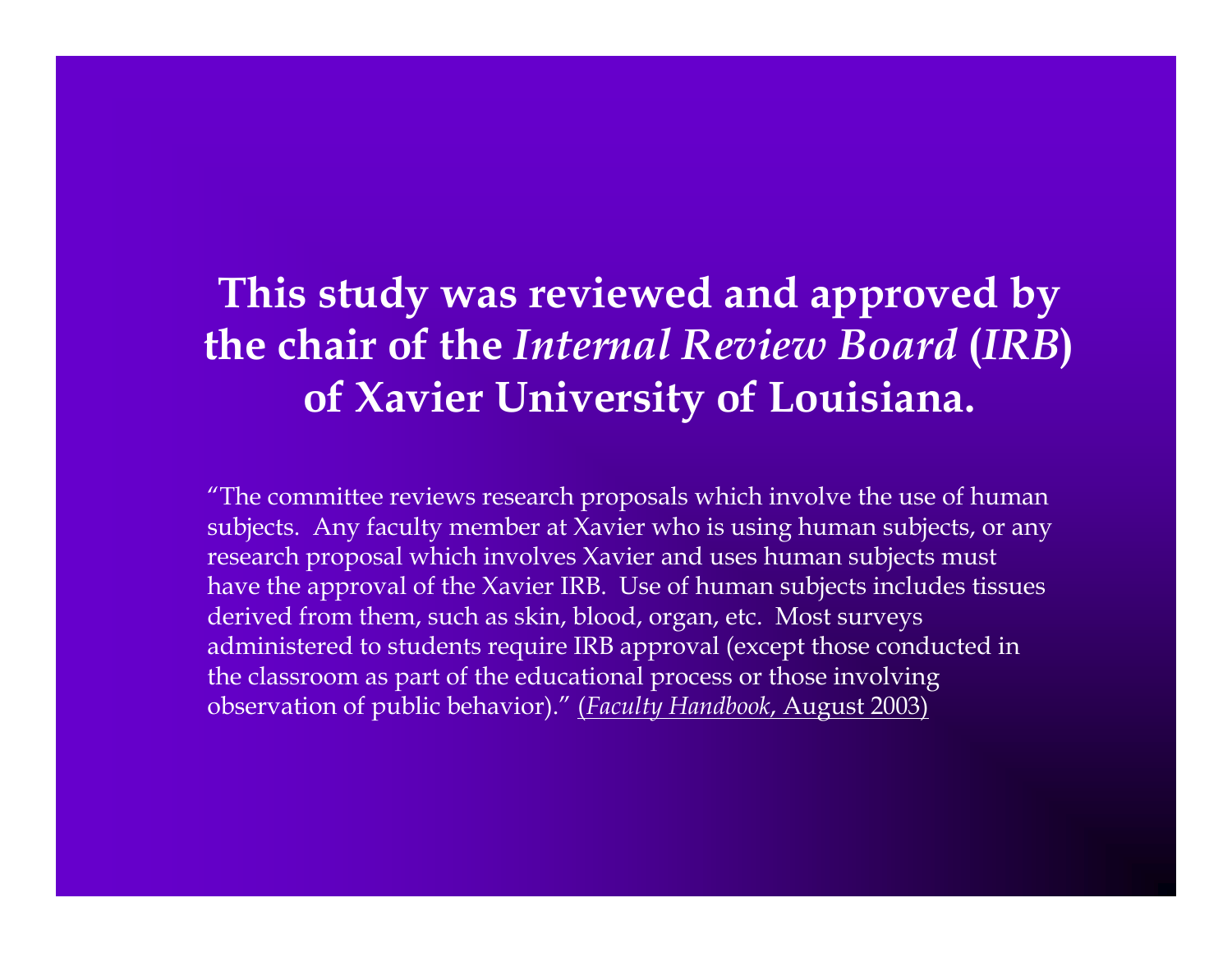#### **Acknowledgement**

**Thanks to the staff of Xavier's** *Office of Institutional Research* **for their help in compiling some of the data, namely the race/ethnicity data.**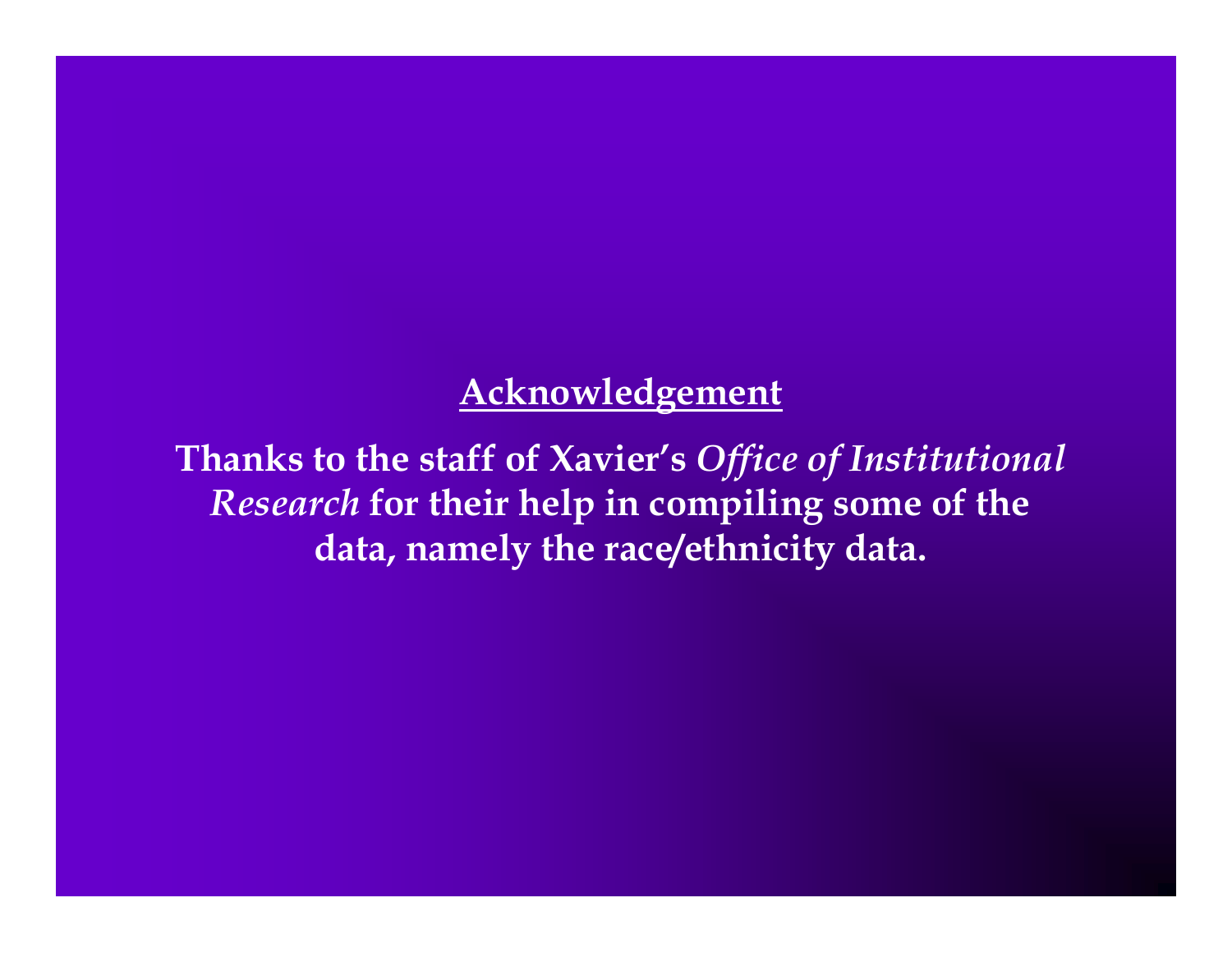#### **Contents**

#### **Introduction**

- Study Design and Procedures
- **Descriptive Statistics**
- Statistical Methodology
- Results and Conclusions
- **D** Discussion
- $\blacksquare$  References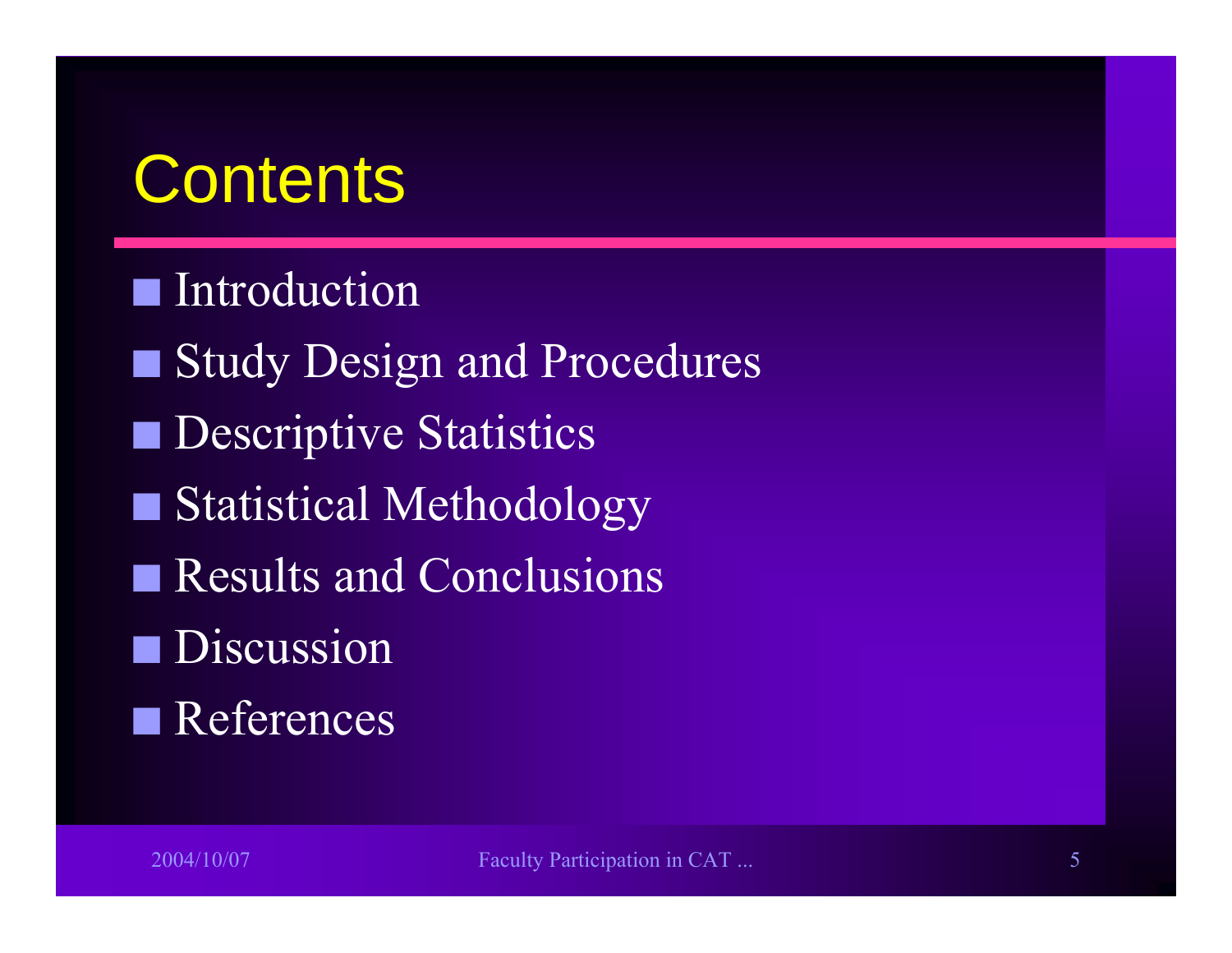#### Introduction

#### $\mathcal{L}_{\mathcal{A}}$ *Center for the Advancement of Teaching*

- ³ coordinates faculty development initiatives
- $\triangleright$  is an interdisciplinary, collaborative academic unit that seeks to focus the University's efforts aimed at advancing the art of teaching at all levels
- riangleright creates opportunities for Xavier faculty to develop new teaching strategies and to incorporate the use of technology in educationally effective ways
- In supports Xavier faculty collaboration with preK-12 schools or teachers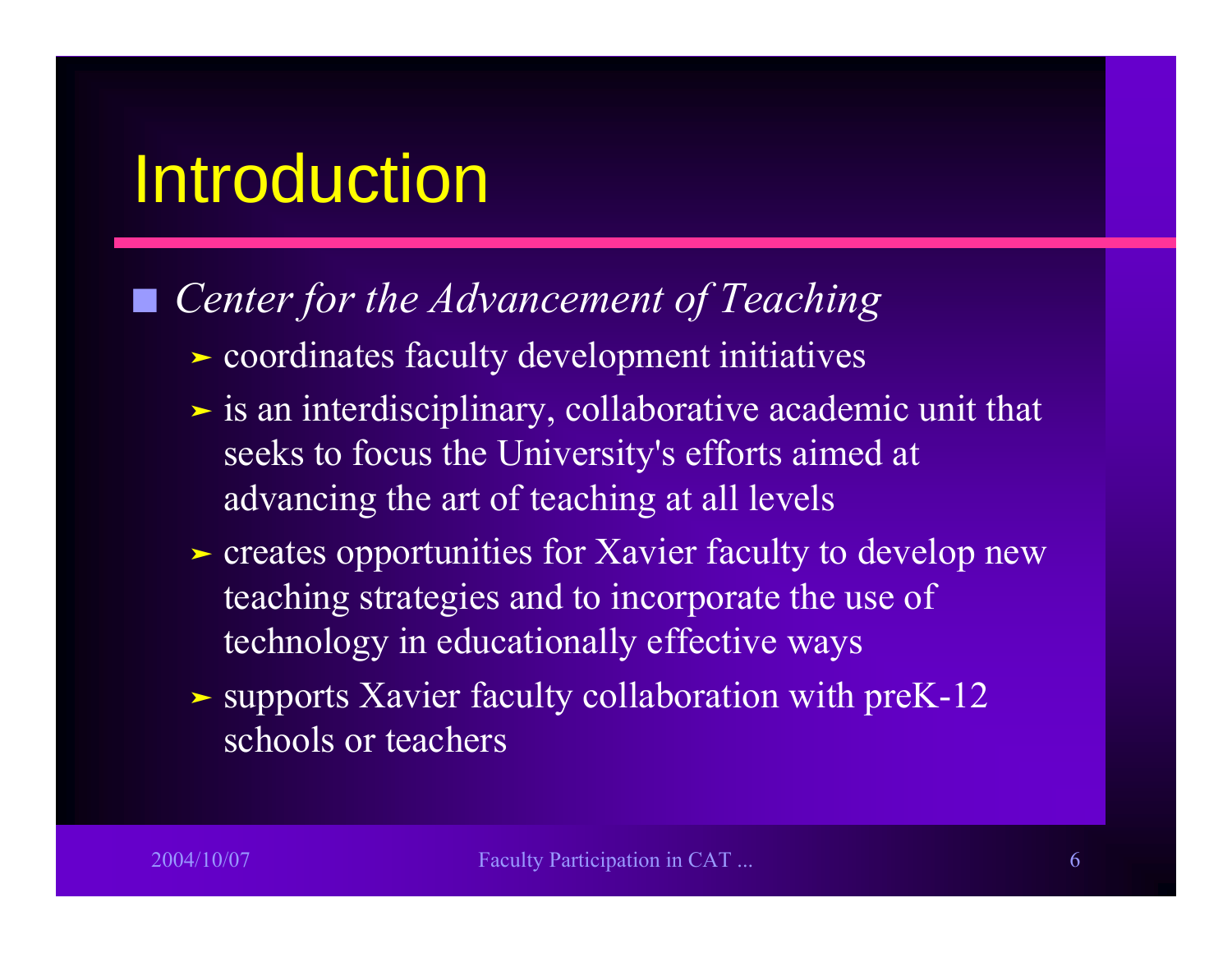#### Introduction *(cont.)*

- Purpose of this study is to investigate several questions about
	- ³ proposals submitted to the *Center*
	- > proposals that were funded
	- riangleright proposals that were not funded.
- **Some Is the <u>gender</u>** distribution of faculty who submitted proposals to the *Center* during 1998-2004 the same as the gender distribution of all full-time university faculty?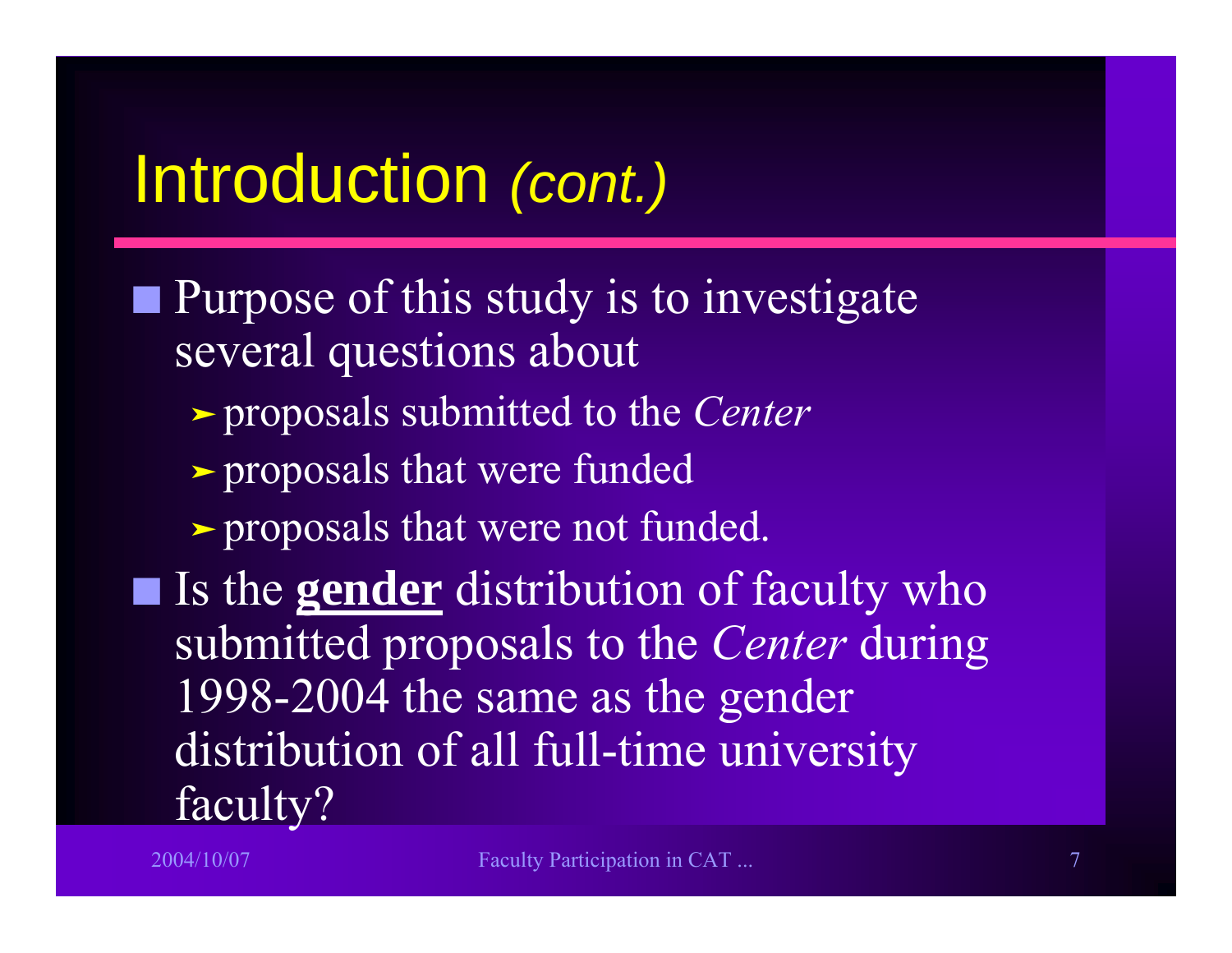#### Introduction *(cont.)*

- Is the **race/ethnicity** distribution of faculty who submitted proposals to the *Center* during 1998-2004 approximately the same as the race/ethnicity distribution of all full-time university faculty?
- **Solutary** Is the distribution of faculty by **division** for those who submitted proposals to the *Center* during 1998-2004 approximately the same as the distribution of faculty by division for all faculty?
- **Solutary** Is the distribution of faculty by **department** for those who submitted proposals to the *Center* during 1998-2004 approximately the same as the distribution of faculty by department for all faculty?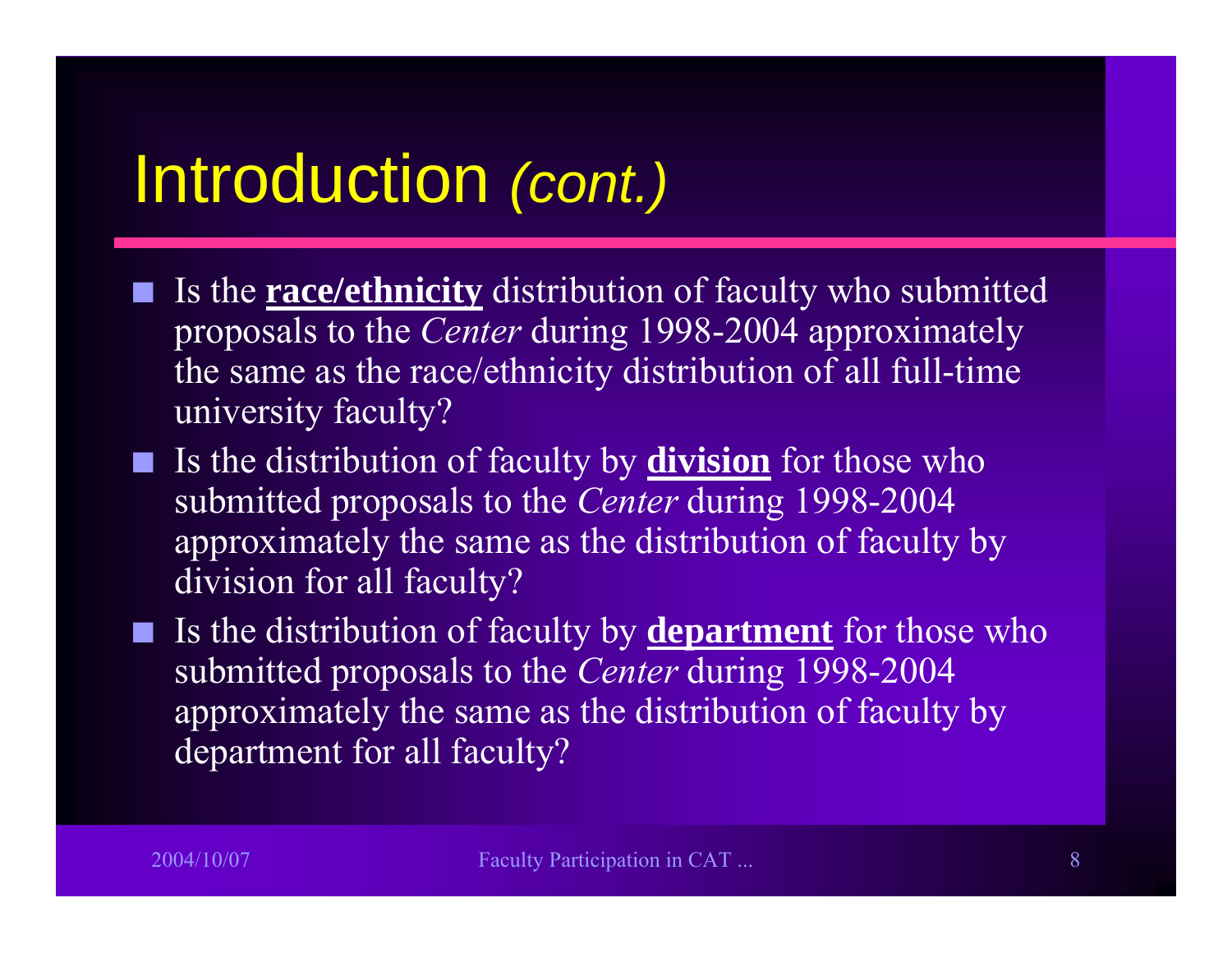#### Introduction *(cont.)*

**Q**  Similar questions for **>Proposals that were funded** > Proposals that were not funded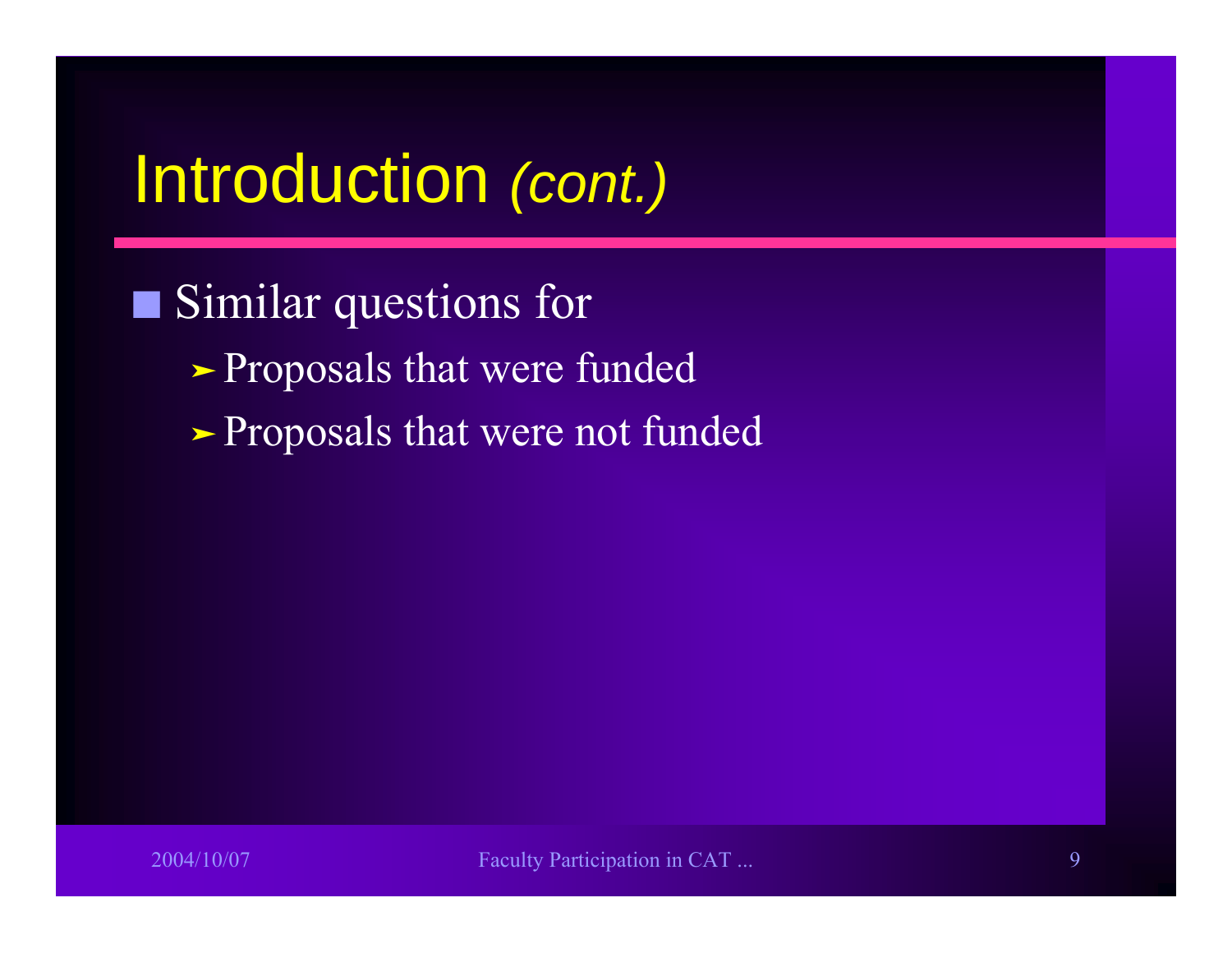## Study Design and Procedures

Data collection

QData verification

 $\blacksquare$  Coding data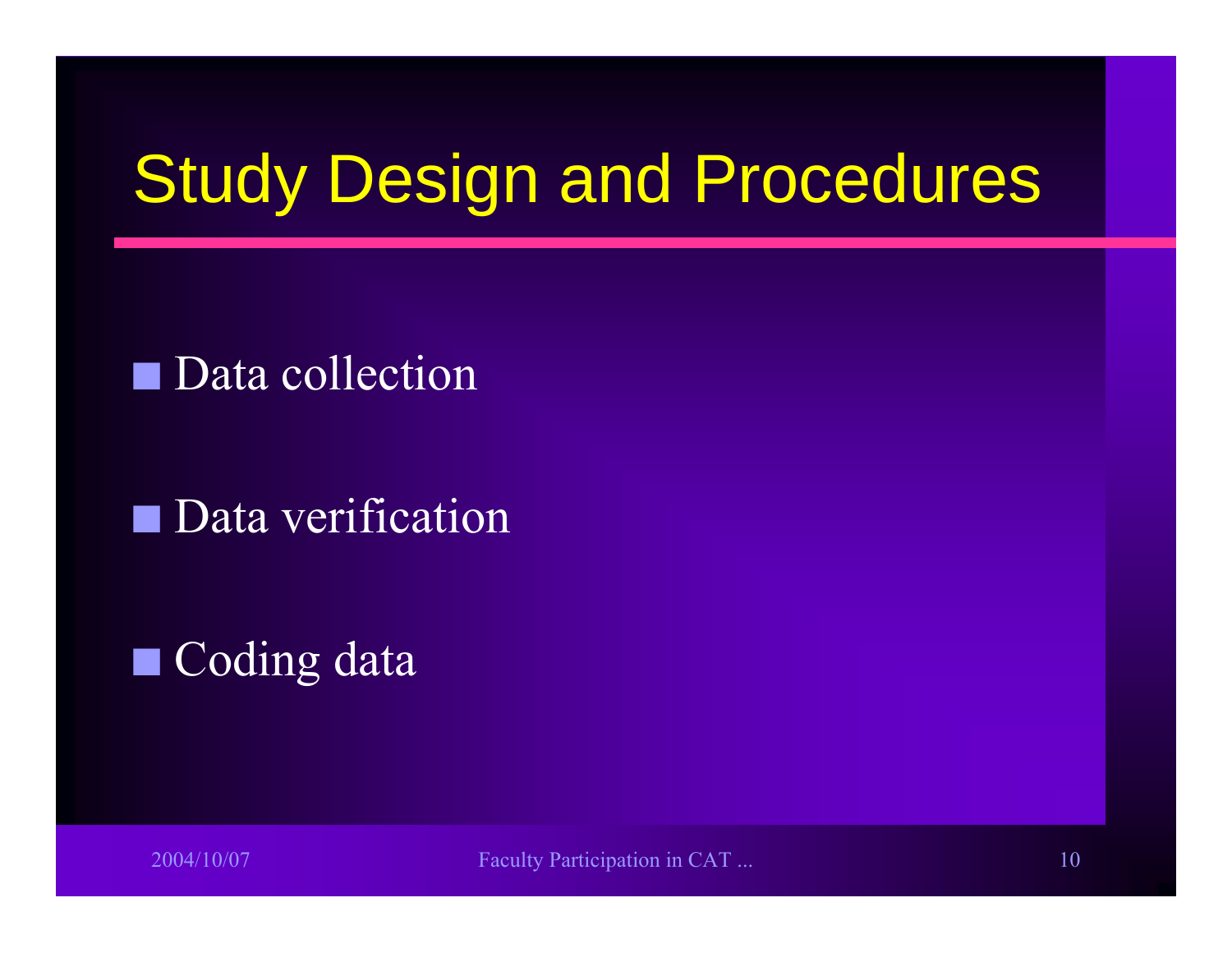### Data Collection

- CAT staff generate *Excel* spreadsheet
- $\blacksquare$  For each faculty who submitted proposals during 1998-2004
	- > Faculty name
	- $\blacktriangleright$  Gender
	- $\blacktriangleright$  Race/ethnicity
	- > Division or department
	- > List of proposals submitted. For each,
		- Other faculty participating in the proposal
		- Identify proposals funded & those not funded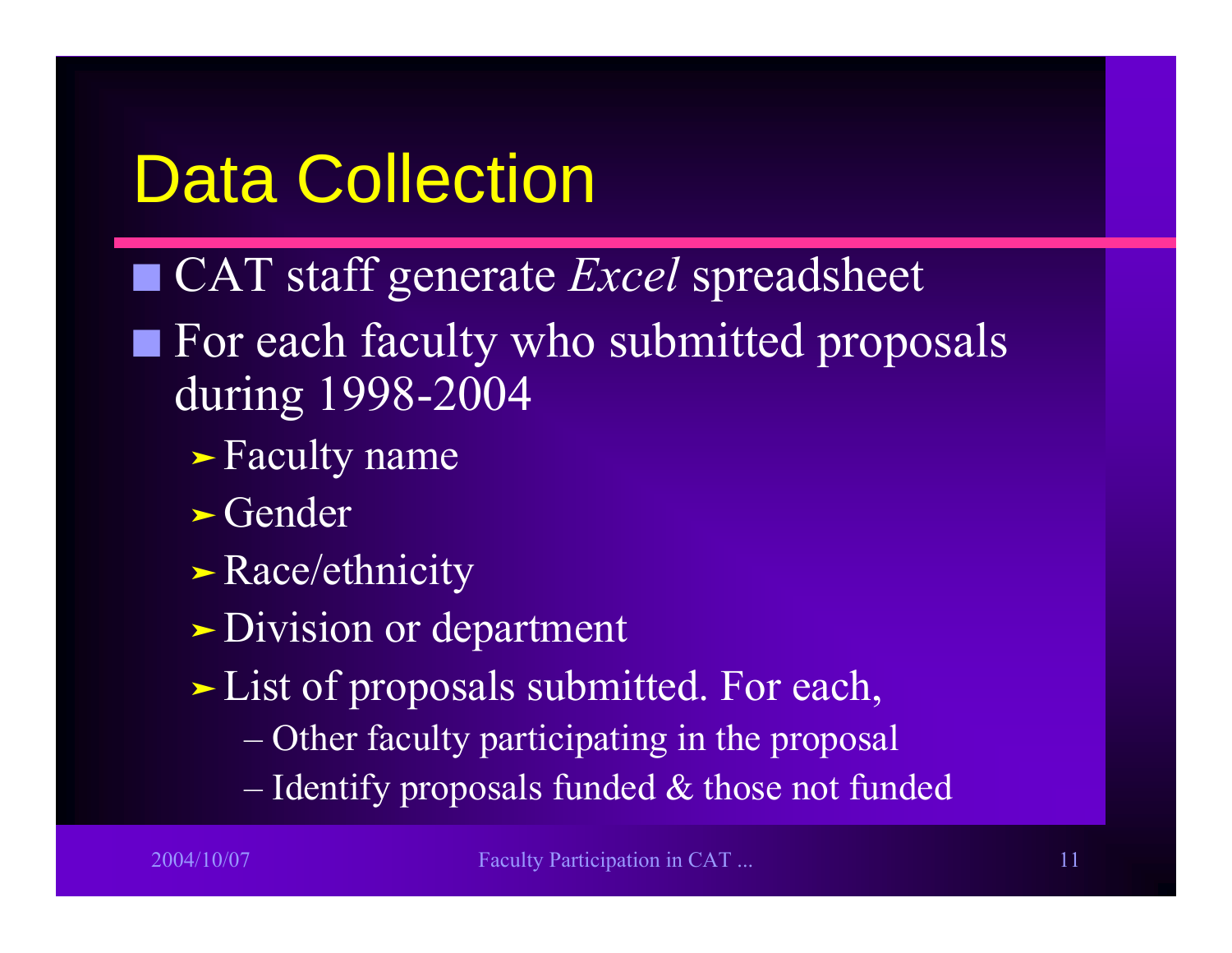### Data Verification

- $\blacksquare$  An essential step in any statistical analysis
- 146 faculty submitted proposals (individual or joint proposals)
	- riangleright Total of 251 proposals
		- 209 funded
		- 42 not funded
- Generate a *Lotus 1-2-3* spreadsheet of aggregate information
- Input data into *SPSS* (statistical program)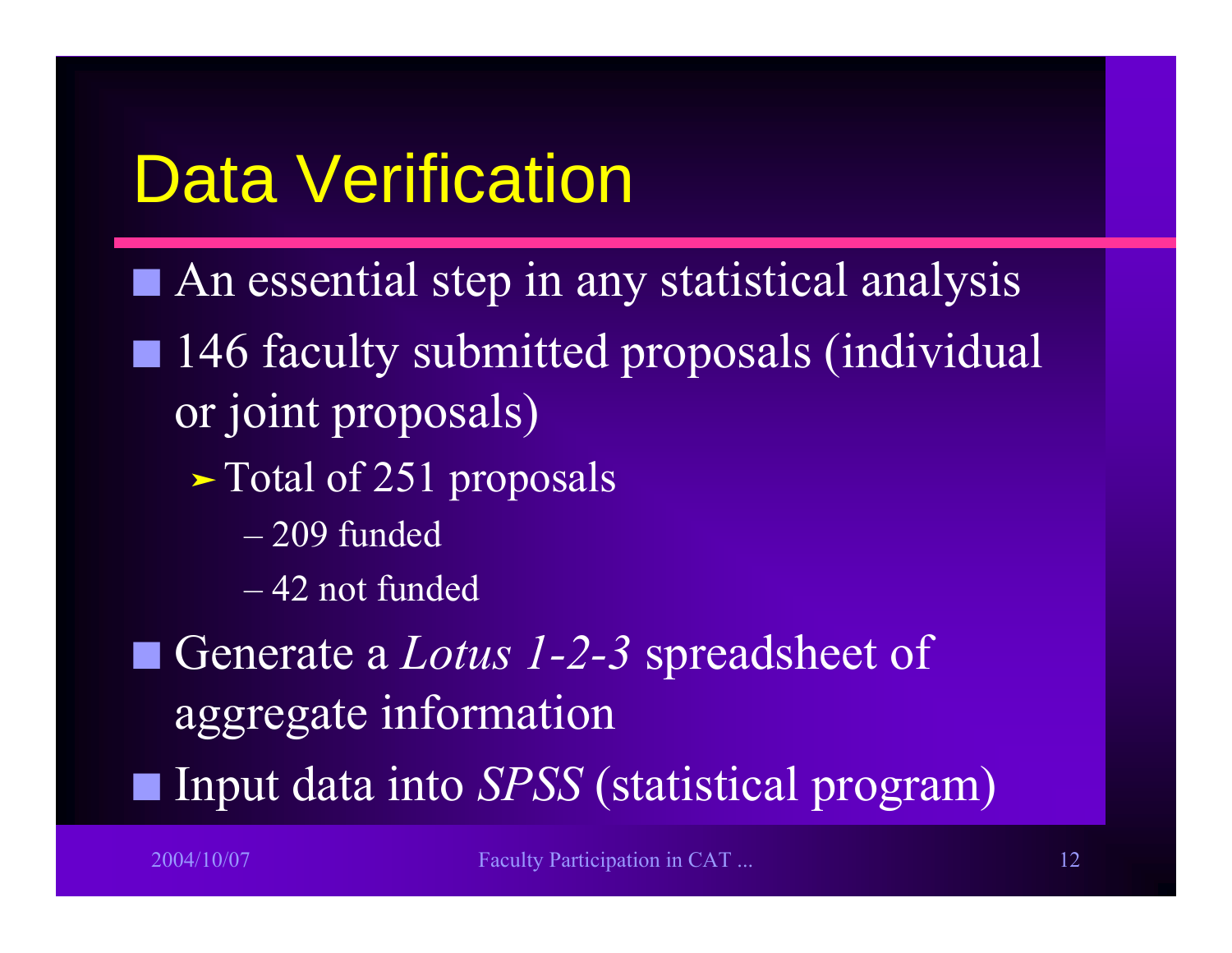#### Coding Data – 10 cases (faculty)

#### Appendix: Random Listing of Cases (Faculty)

Case Summaries (partial information) in Random Order

Prtc - Total Number of Participants in Proposals

Prop - Number of Proposals Submitted

Fund - Proportion of Proposals Funded

| Division                       |               |        | College (or Dv) Gender Race/Ethnicity Prtc Prop |                |                | Fund             |
|--------------------------------|---------------|--------|-------------------------------------------------|----------------|----------------|------------------|
| 1 Natural Sci & Math           | A&S (excl Ed) | Male   | Other                                           | 6              | -2             | 0 <sup>8</sup>   |
| 2 Soc Sci & Bus Adm            | A&S (excl Ed) |        | Male Other                                      | 6              | 5              | 80%              |
| 3 Arts & Humanities            | A&S (excl Ed) | Male   | Caucasian                                       | $4 -$          | 2              | 100 <sub>8</sub> |
| 4 Division of Educ Div of Educ |               | Female | Caucasian                                       | $3 -$          | $\blacksquare$ | 100 <sub>8</sub> |
| 5 Other                        | A&S (excl Ed) | Female | Black/Afr Amer                                  | 4              | $\vert$ 1      | 100%             |
| 6 Natural Sci & Math           | A&S (excl Ed) | Female | Black/Afr Amer                                  | $\mathbf{1}$   | $\Box$         | 100 <sub>8</sub> |
| 7 Soc Sci & Bus Adm            | A&S (excl Ed) | Male   | Caucasian                                       | $21 -$         | -3.            | 100 <sup>8</sup> |
| 8 Natural Sci & Math           | A&S (excl Ed) | Male   | Other                                           | 3              | -2.            | 50 <sub>8</sub>  |
| 9 Natural Sci & Math           | A&S (excl Ed) | Male   | Caucasian                                       | $\overline{2}$ | $\vert$ 1      | 100 <sub>8</sub> |
| 10 Division of Educ            | Div of Educ   | Male   | Black/Afr Amer                                  | 5.             | $\sim$ 1       | 0 <sup>8</sup>   |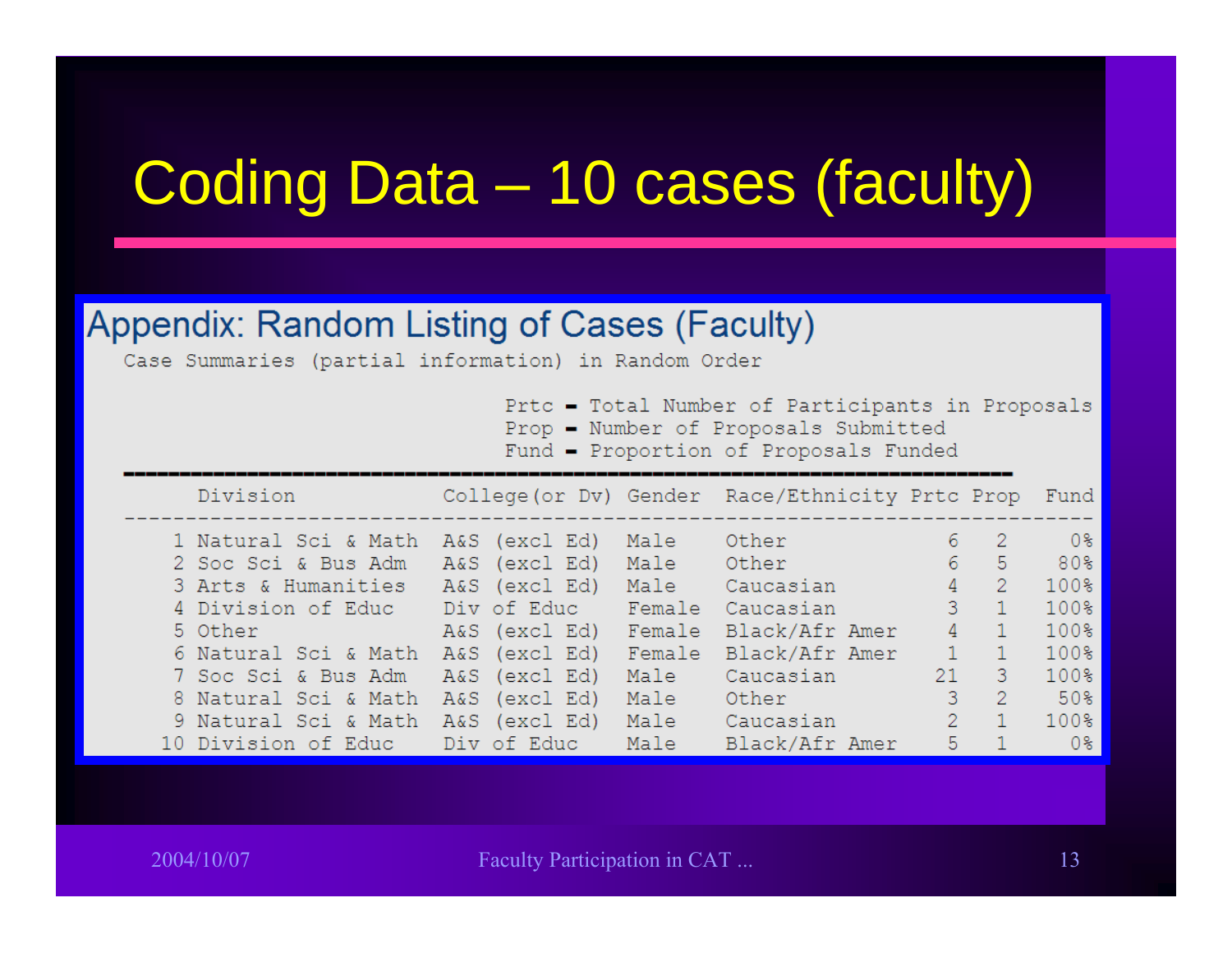#### Descriptive Statistics

■ XU Faculty: *University Profile 2003-2004*  $\blacktriangleright$  Why use the 2003-2004 faculty data? – Small changes in distributions – See Appendix A of the full report for details

 Faculty submitting proposals to CAT during 1998-2004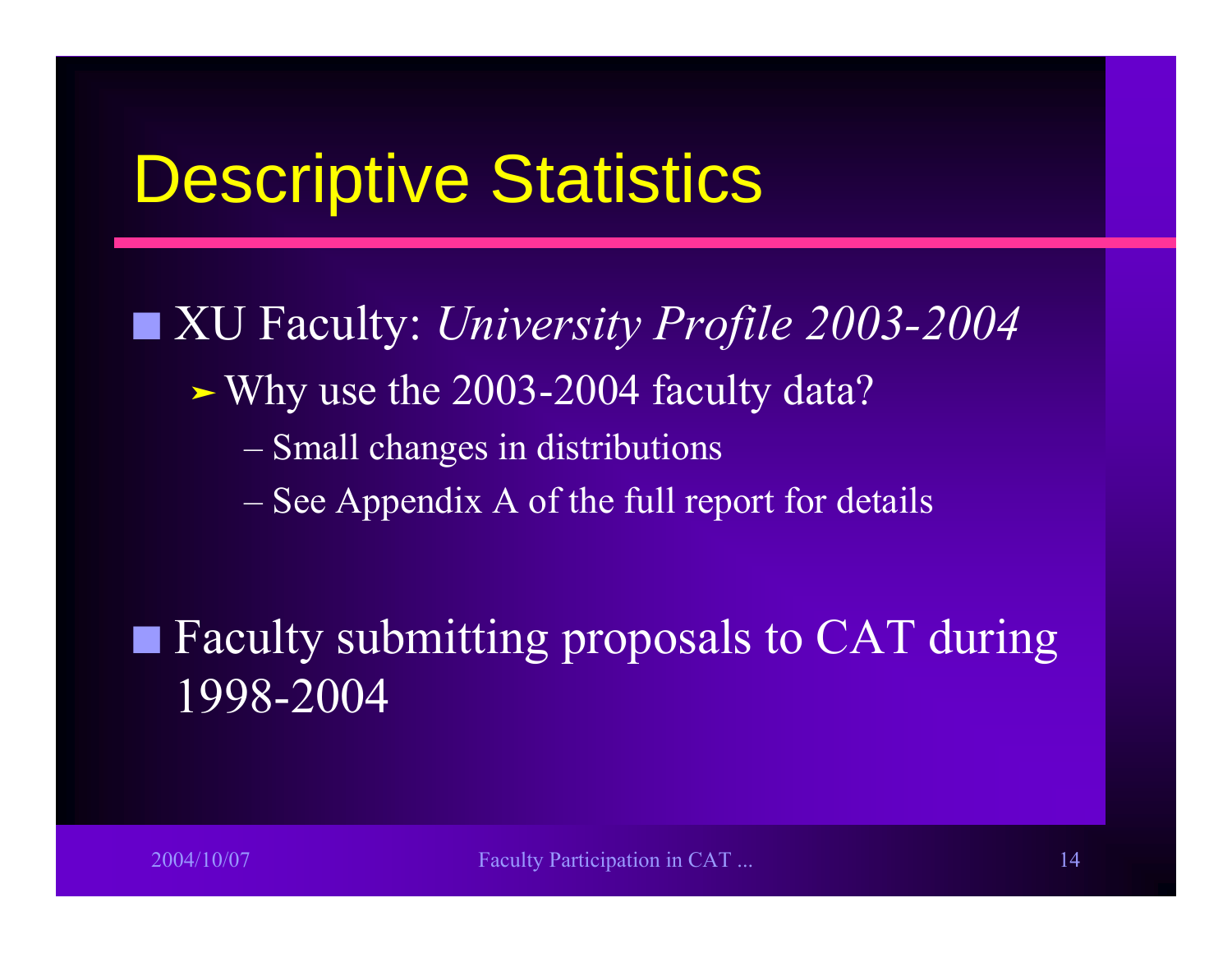#### 32. Xavier University Full - Time Faculty Total Headcount by Rank, Gender and Race/Ethnicity<br>Fall Semester  $2003<sup>1</sup>$

| Race/<br>Ethnicity     | Gender       |                  | Professor     |    | Associate<br>Professor |            | Assistant<br>Professor   |                | Instructor    | <b>Totals</b>              |               |
|------------------------|--------------|------------------|---------------|----|------------------------|------------|--------------------------|----------------|---------------|----------------------------|---------------|
|                        |              | #                | $\frac{0}{0}$ | #  | $\frac{0}{0}$          | #          | $\frac{0}{0}$            | #              | $\frac{0}{0}$ | #                          | $\frac{0}{0}$ |
|                        | Male         | 7                | $3.0\%$       | 10 | 4.2%                   | 12         | 5.1%                     | 6              | 2.5%          | 35                         | 14.8%         |
| Black/Afr.<br>American | Female       | 3                | $1.3\%$       | 8  | $3.4\%$                | 25         | 10.6%                    | 3              | 1.3%          | 39                         | 16.5%         |
|                        |              |                  |               |    |                        |            |                          |                |               | $ \cdot$<br>$\overline{1}$ | 31.4%         |
|                        | Male         | 22               | 9.3%          | 20 | 8.5%                   | 30         | 12.7%                    | 2              | $0.8\%$       | 74                         | 31.4%         |
| White                  | Female       | 7                | $3.0\%$       | 13 | 5.5%                   | 27         | 11.4%                    | 8              | $3.4\%$       | 55                         | 23.3%         |
|                        |              |                  |               |    |                        |            |                          |                |               | 120                        | 54.7%         |
|                        | Male         | 9                | 3.8%          | 5  | 2.1%                   | 10         | 4.2%                     | $\theta$       | $0.0\%$       | 24                         | 10.2%         |
| Other <sup>2</sup>     | Female       | $\boldsymbol{0}$ | $0.0\%$       | 5  | 2.1%                   | 4          | 1.7%                     | 0              | $0.0\%$       | 9                          | 3.8%          |
|                        |              |                  |               | ≖  |                        | <b>A I</b> | $\overline{\phantom{a}}$ |                |               | ಀಀ                         | 14.0%         |
|                        | Male         |                  |               |    |                        |            |                          |                |               | $\overline{\phantom{a}}$   | 56.4%         |
| <b>TOTAL</b>           | Female       | $\overline{1}$   | T.∠ ⁄ ∪       | J  | 11.V                   | ー          |                          | $\overline{1}$ |               | 1 <sub>UJ</sub>            | 43.6%         |
|                        | <b>TOTAL</b> | 48               | $20.3\%$      | 61 | 25.8%                  | 108        | 45.8%                    | 19             | 8.1%          | 236                        | 100.0%        |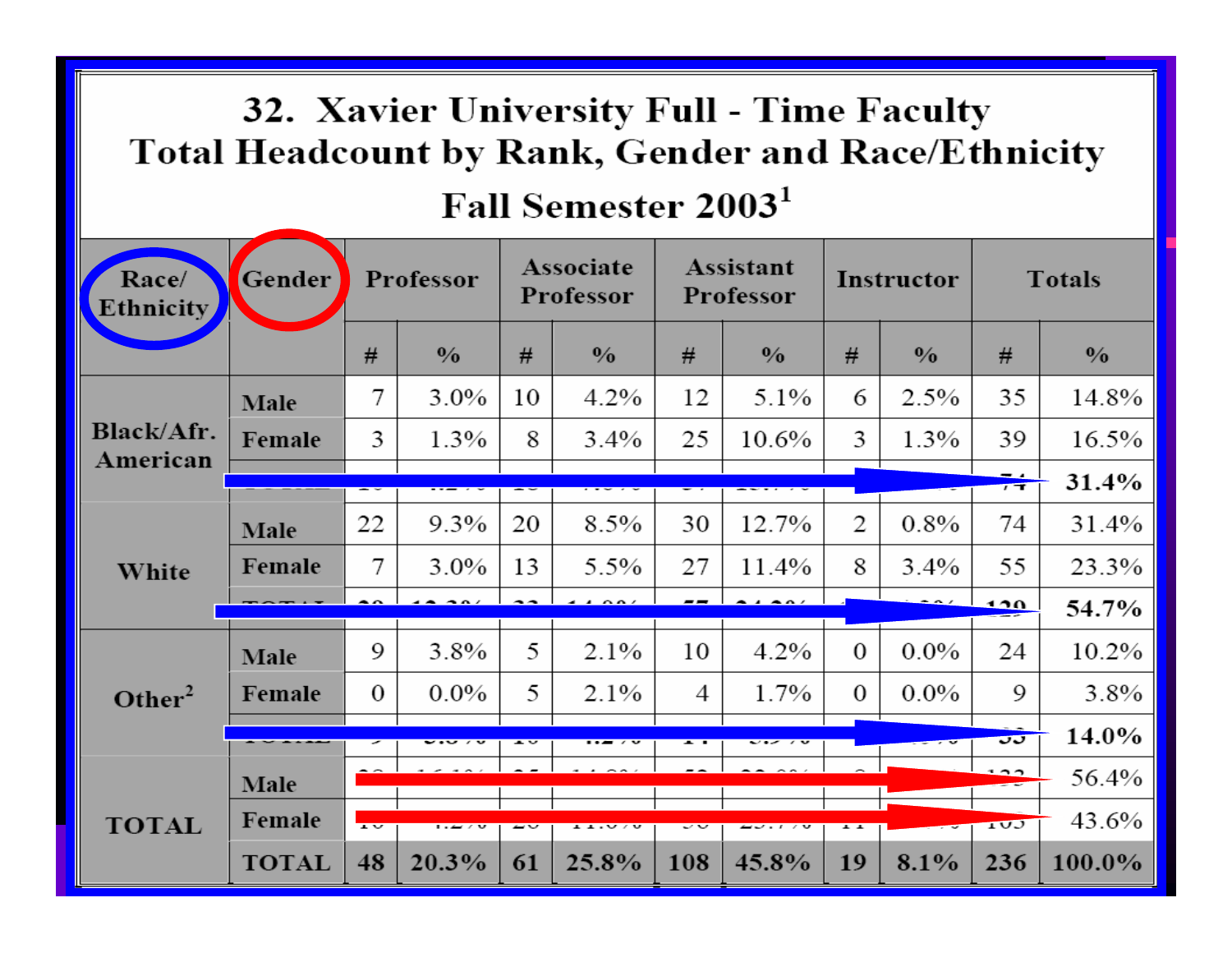| 36. Student/Faculty Ratio<br>Fall Semester 20031 |       |                                  |                                                                      |                                    |                                          |                                    |  |  |  |  |
|--------------------------------------------------|-------|----------------------------------|----------------------------------------------------------------------|------------------------------------|------------------------------------------|------------------------------------|--|--|--|--|
|                                                  |       |                                  | 36. Student/Faculty Ratio<br>Fall Semester 2003 <sup>1</sup> , cont. |                                    |                                          |                                    |  |  |  |  |
| <b>Arts &amp; Humanities</b>                     |       |                                  |                                                                      | <b>FTE</b><br>FACULTY <sup>2</sup> | <b>Student</b><br>Sem. Hrs. <sup>3</sup> | Student/Fac.<br>Ratio <sup>4</sup> |  |  |  |  |
| African American Studies                         | 3.00  |                                  | <b>Social Sciences &amp; Business Administration</b>                 |                                    |                                          |                                    |  |  |  |  |
| Art                                              | 5.25  |                                  | <b>Business Administration</b>                                       |                                    |                                          | 14.5                               |  |  |  |  |
| Communications                                   | 15.75 | History                          |                                                                      | 9.00                               | 2,454                                    | 18.2                               |  |  |  |  |
|                                                  | 21.50 | Political Science                |                                                                      | 3.25                               | 918                                      | 18.8                               |  |  |  |  |
| English                                          |       | Psychology                       |                                                                      | 7.50<br>4.25                       | 2,259<br>1,614                           | 20.1<br>25.3                       |  |  |  |  |
| Language                                         | 9.25  | Sociology                        | <b>Total Social Sciences</b>                                         | 35.00                              | 9,636                                    | 18.4                               |  |  |  |  |
| Music                                            | 7.06  |                                  | Total College of Arts & Sciences                                     | 217.74                             | 47,598                                   | 15.2                               |  |  |  |  |
| Philosophy                                       | 6.00  | <b>Total College of Pharmacy</b> |                                                                      | 39.00                              | 7,755                                    | 13.3                               |  |  |  |  |
| Theology                                         | 7.50  |                                  | <b>TOTAL UNIVERSITY</b>                                              | 256.74                             | 55,353                                   | 14.9                               |  |  |  |  |
| <b>Total Arts &amp; Humanities</b>               | 75.31 | 14,629                           | 13.0                                                                 |                                    |                                          |                                    |  |  |  |  |
| Division of Education <sup>5</sup>               |       |                                  |                                                                      |                                    |                                          |                                    |  |  |  |  |
| Undergraduate Education                          |       | 829                              |                                                                      | <b>Used FTE for Division</b>       |                                          |                                    |  |  |  |  |
| Graduate Education                               |       | 1,191                            |                                                                      |                                    |                                          |                                    |  |  |  |  |
| <b>Total Division of Education</b>               | 17.17 | 2,020                            |                                                                      | and Department                     |                                          |                                    |  |  |  |  |
| <b>Natural Sciences &amp; Mathematics</b>        |       |                                  |                                                                      | analyses                           |                                          |                                    |  |  |  |  |
| Biology                                          | 30.17 | 7,510                            |                                                                      |                                    |                                          |                                    |  |  |  |  |
| Chemistry                                        | 26.58 | 6,266                            | 15.7                                                                 |                                    |                                          |                                    |  |  |  |  |
| Computer Science                                 | 10.00 | 1,014                            | 6.8                                                                  |                                    |                                          |                                    |  |  |  |  |
| Mathematics                                      | 16.67 | 4,989                            | 20.0                                                                 |                                    |                                          |                                    |  |  |  |  |
| Physics/Pre-Engineering                          | 6.84  | 1,534                            | 15.0                                                                 |                                    |                                          |                                    |  |  |  |  |
| Total Natural Sciences & Math                    | 90.26 | 21,313                           | 15.7                                                                 |                                    | 16                                       |                                    |  |  |  |  |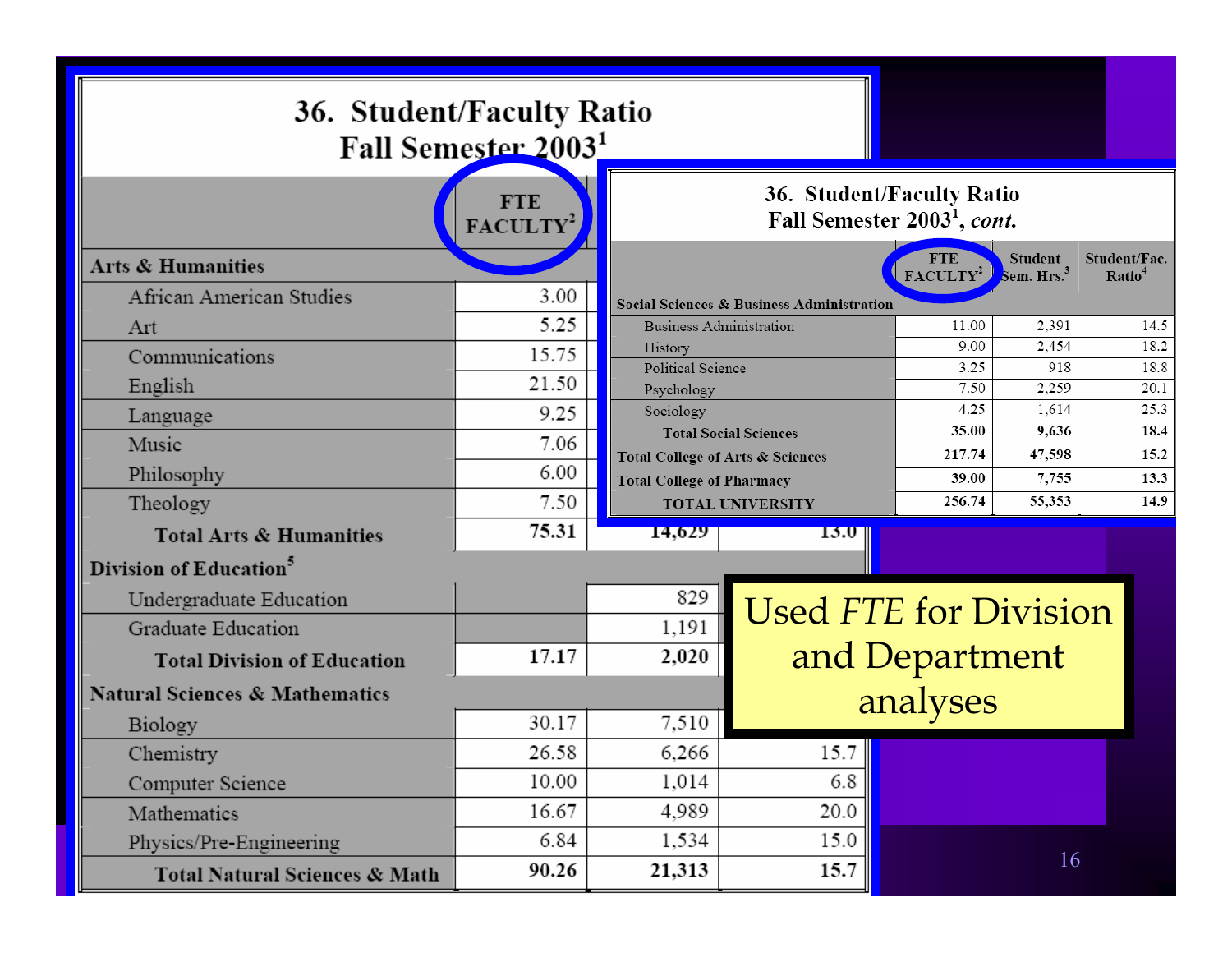#### Statistical Methodology

- $\blacksquare$  Chi-square  $(\chi^2)$  goodness of fit
	- $\blacktriangleright$  A hypothetical example
	- > Thousands of jellybeans!

#### $\blacksquare$  Hypotheses tested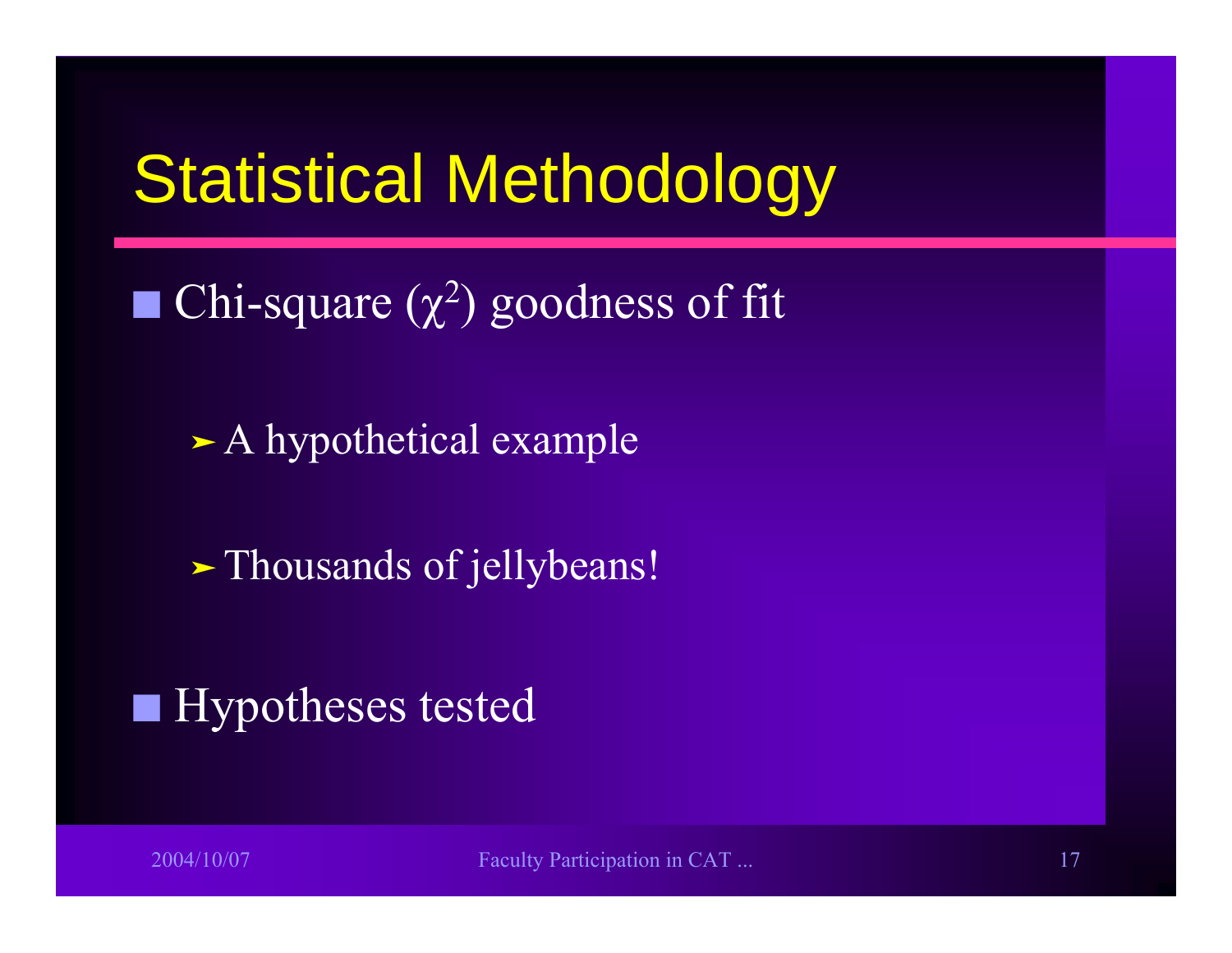### Chi-square Goodness of Fit

- $\Box$  Consider a barrel of tens of thousands of jellybeans of *k* = 6 different colors
- $\blacksquare$  Suppose the proportions of each color are  $P_i$ ,  $i = 1, 2, ..., 6$
- If we were to draw a random sample of size *n*, we expect to have *n* **.** *Pi* of color *i*
- Now, draw a single random sample of *n* jellybeans
- $\mathcal{L}_{\mathcal{A}}$  $\blacksquare$  Let  $n_i$ ,  $i = 1, ..., 6$ , denote the number of jellybeans in the sample of color *i*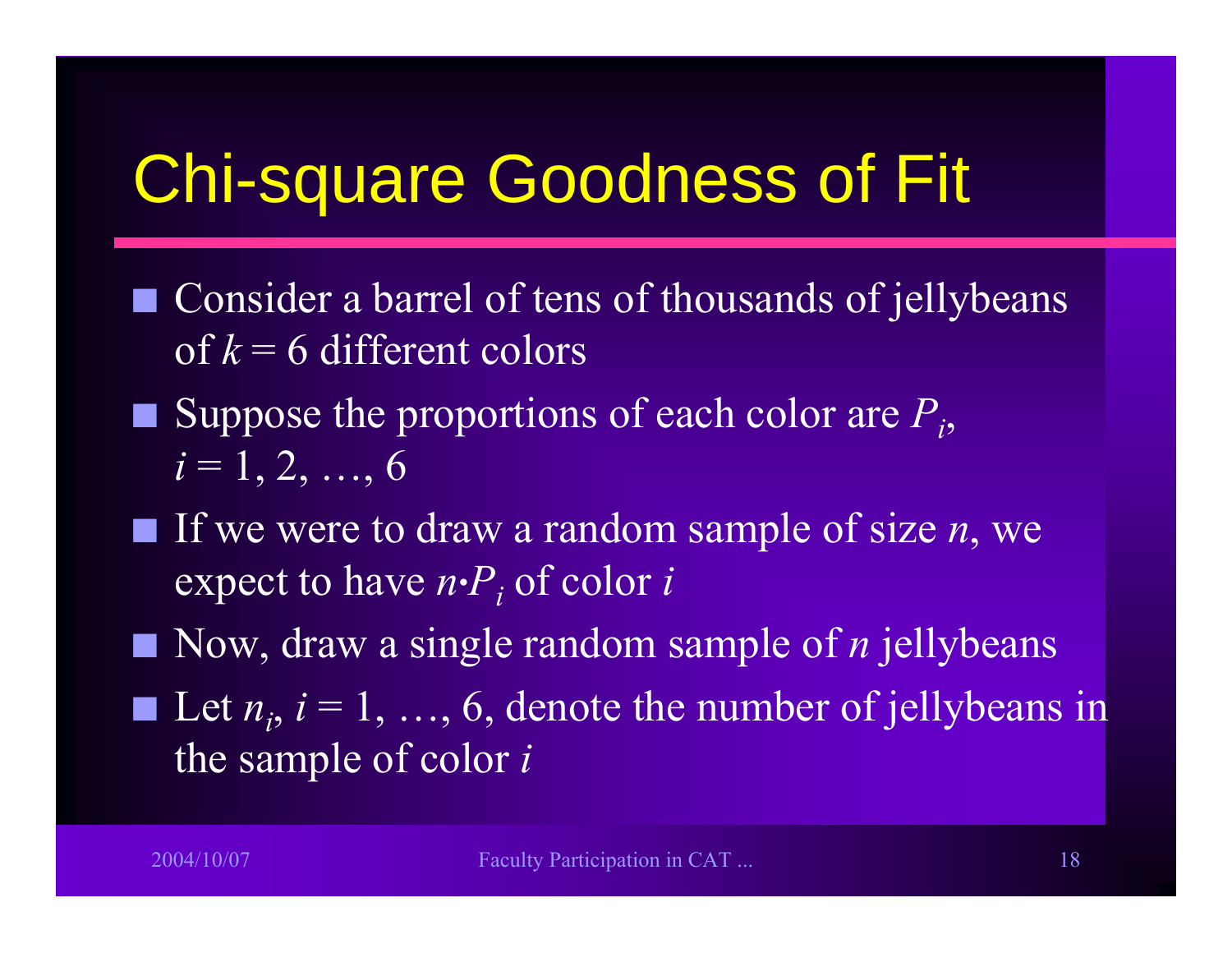#### Chi-square Goodness of Fit *(cont)*

 $\mathcal{L}_{\mathcal{A}}$ Compute the following statistic:

$$
\chi^2 = \sum_{i=1}^{6} \frac{(n_i - E_i)^2}{E_i}
$$
, where  $E_i = n_i P_i$ 

Replace all the jellybeans in the barrel

■ Repeat this process of randomly selecting *n* jellybeans, noting the colors, and computing the  $\chi^2$ statistic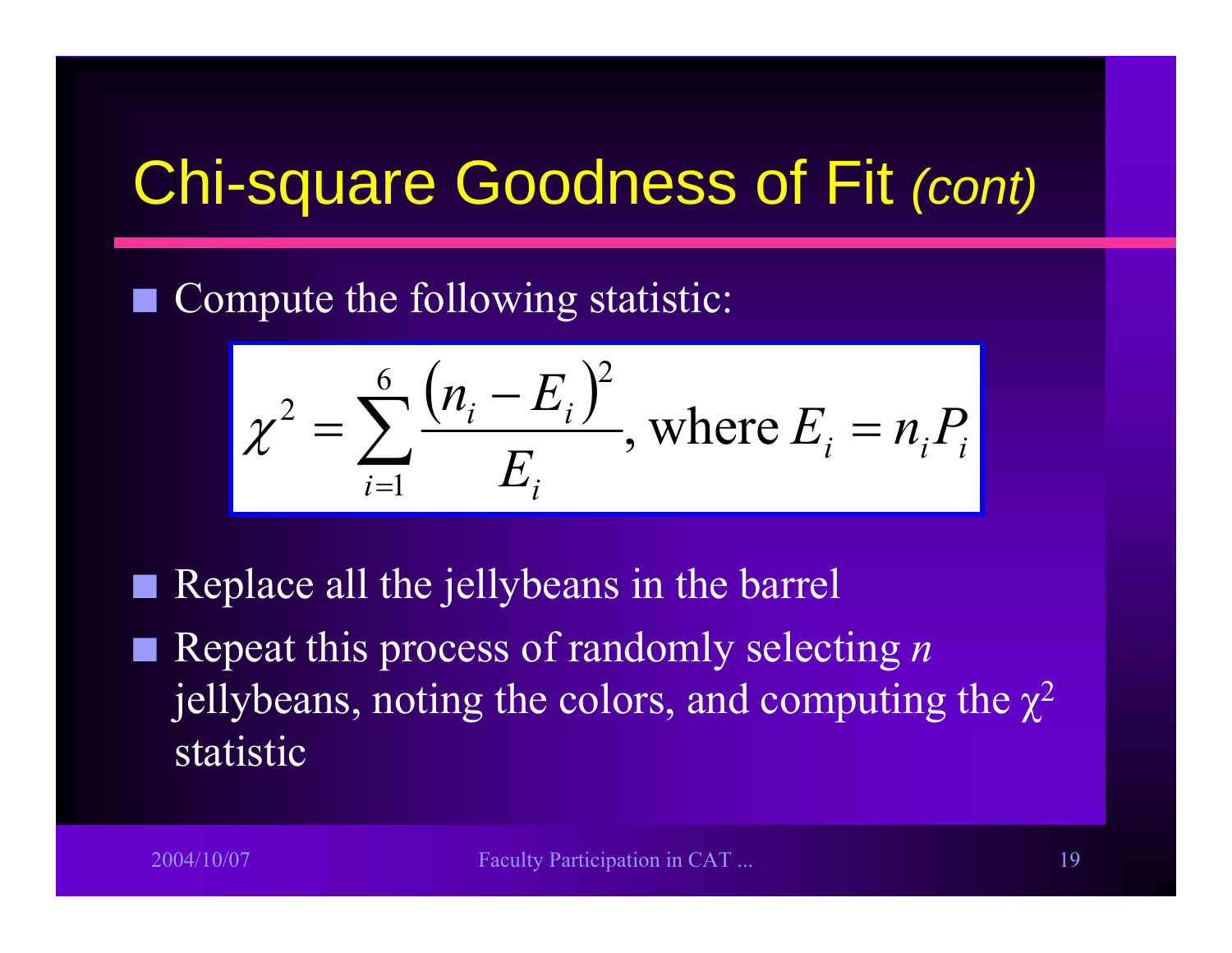#### Chi-square Goodness of Fit *(cont)*

- $\blacksquare$  The result of this repeated sampling process is a large set of computed  $\chi^2$  statistics.
- $\blacksquare$  The distribution of these statistics is approximately the  $\chi^2$  distribution with  $k-1=5$  degrees of freedom.
- $\blacksquare$  The theory of the Chi-square goodness of fit test is based on the notion of repeated sampling.
- In practice, we draw one sample and compare the computed  $\chi^2$  statistic against the theoretical distribution.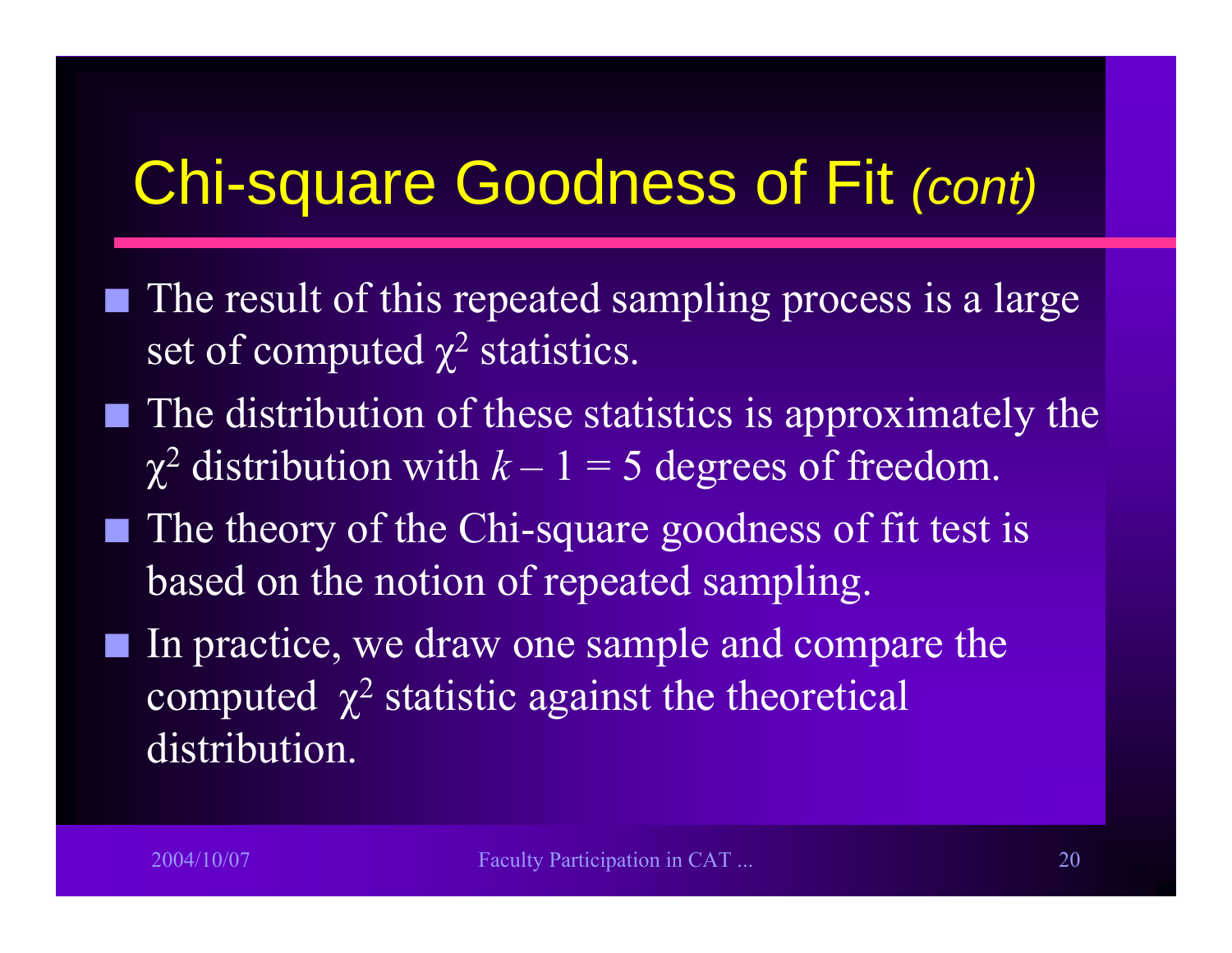#### Chi-square Density Function

$$
f(y) = \begin{cases} \frac{y^{\lambda/2 - 1} \cdot e^{-y/2}}{2^{\lambda/2} \cdot \Gamma(\lambda/2)}, y \ge 0\\ 0, \qquad y < 0 \end{cases}
$$

where 
$$
\Gamma(t) = \int_0^\infty e^{-y} \cdot y^{t-1} dy
$$
 is the Gamma function.

#### The parameter  $\lambda$  is called the degrees of freedom (df).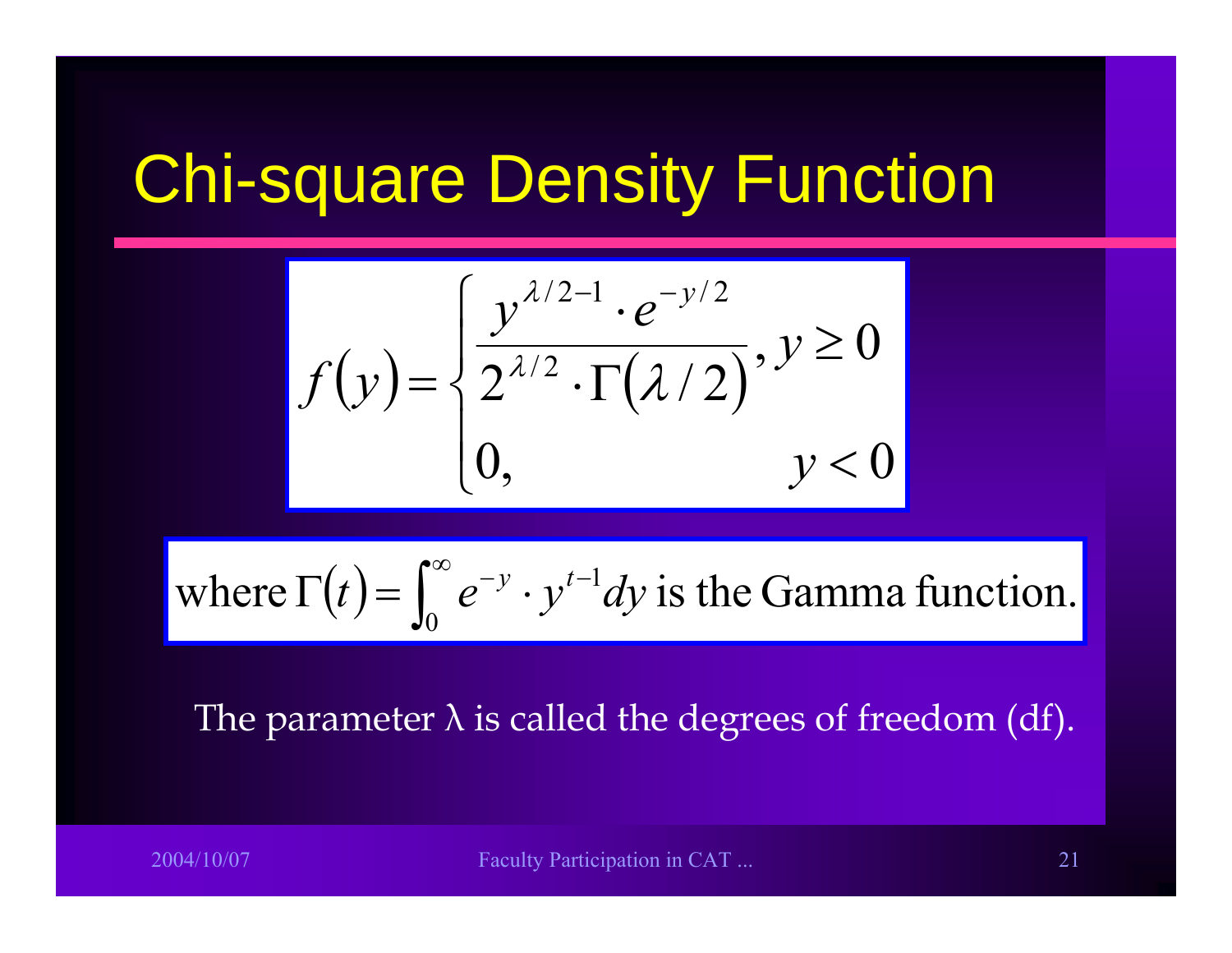## Chi-square Density Function

- $\blacksquare$  Characteristics of any continuous probability density function (pdf)
- $\blacksquare$  Chi-square pdf is skewed to the right
- $\blacksquare$  Chi-square pdf is a single parameter function
	- $\blacktriangleright$ Degrees of freedom (*λ* )
	- $\blacktriangleright$ Mean of the distribution (*λ* )
	- ³ Variance of the distribution (2 *λ* )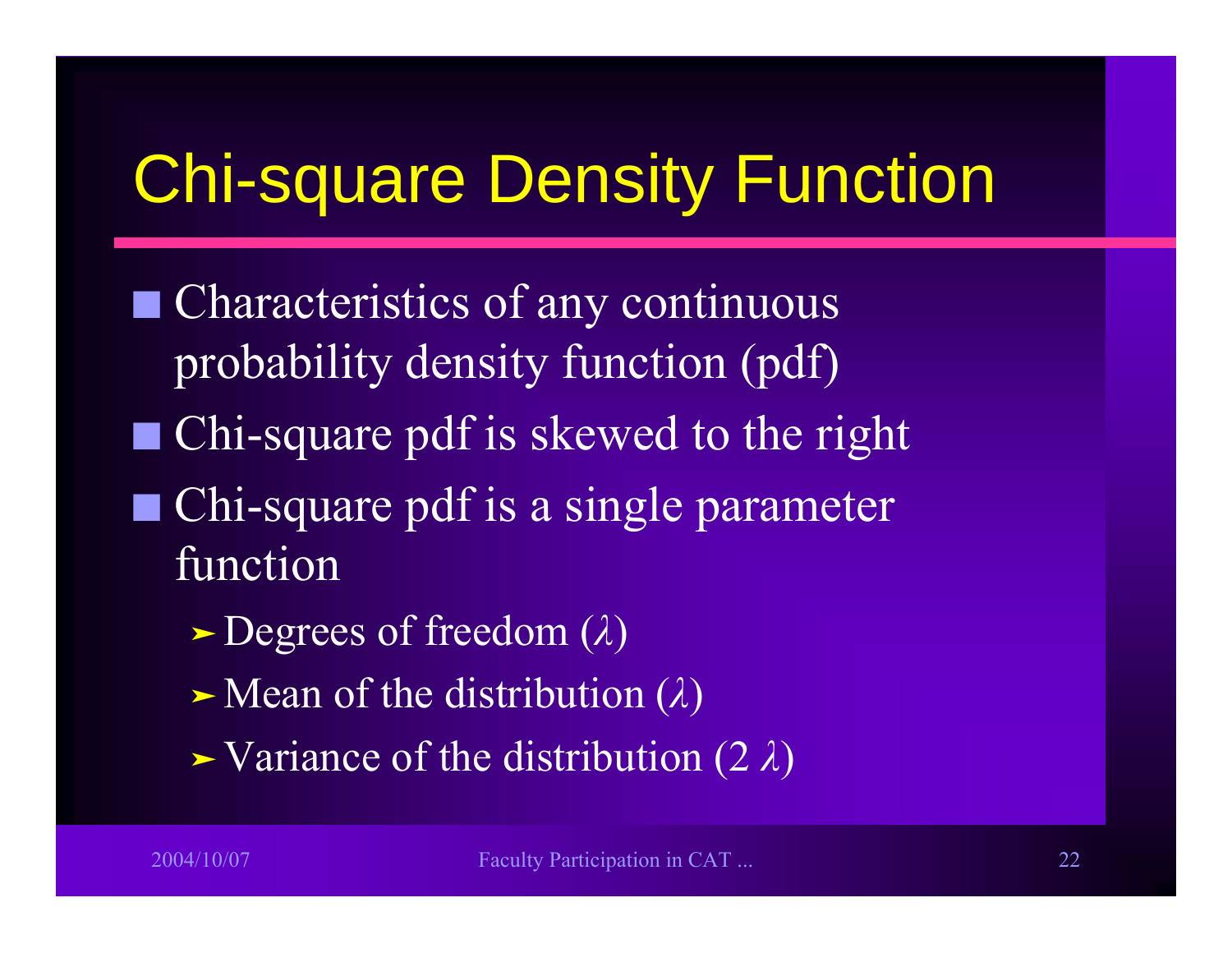### <sup>χ</sup><sup>2</sup> Probability Density Functions (pdf's)

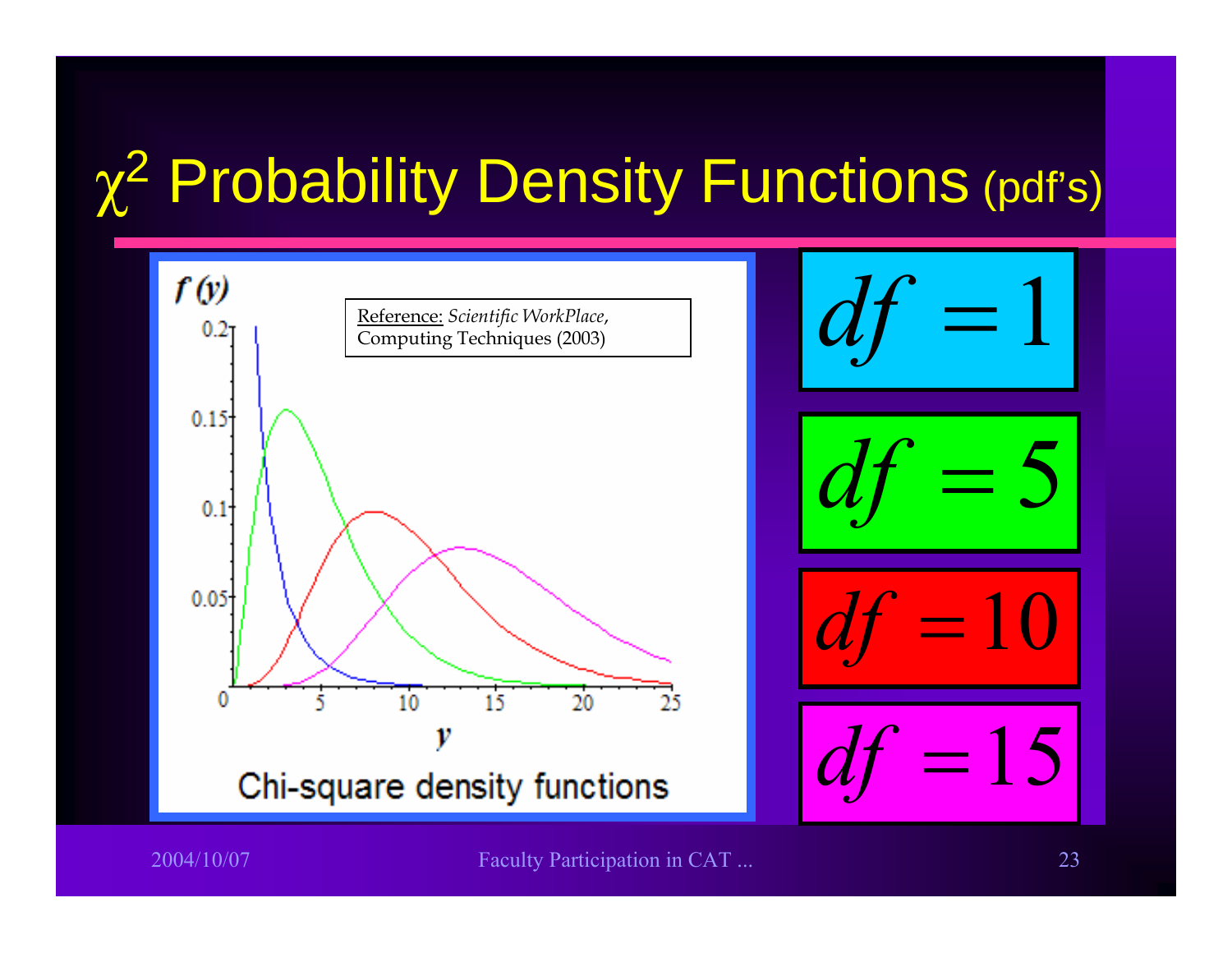# Chi-square pdf for *df* = 5

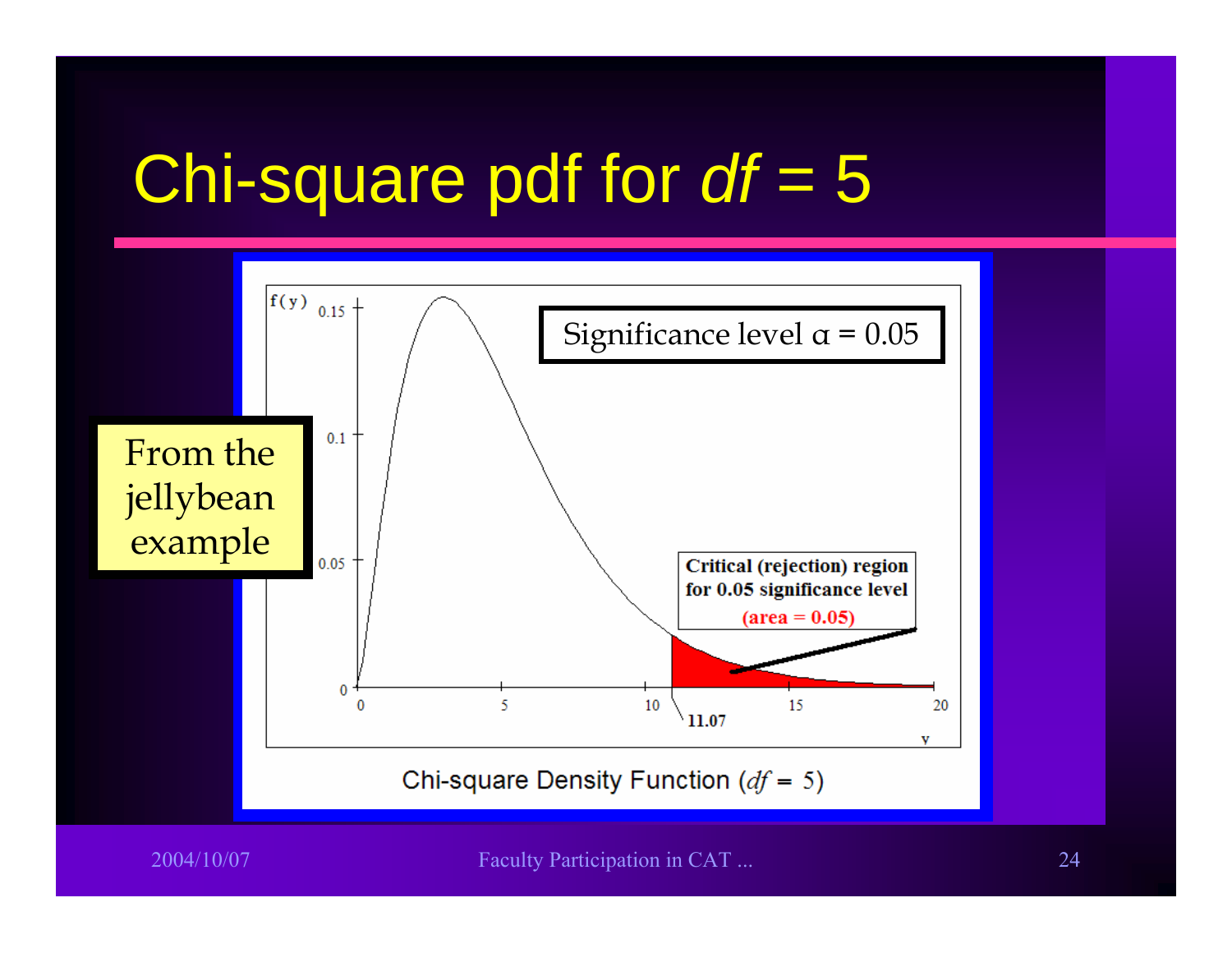### Notation Used in Hypotheses

Q  $p_{\text{subscript}}$  represents the proportion of faculty submitting proposals (sample proportions)

Q  $P_{\text{subscript}}$  represents the proportion of all XU faculty (population proportions)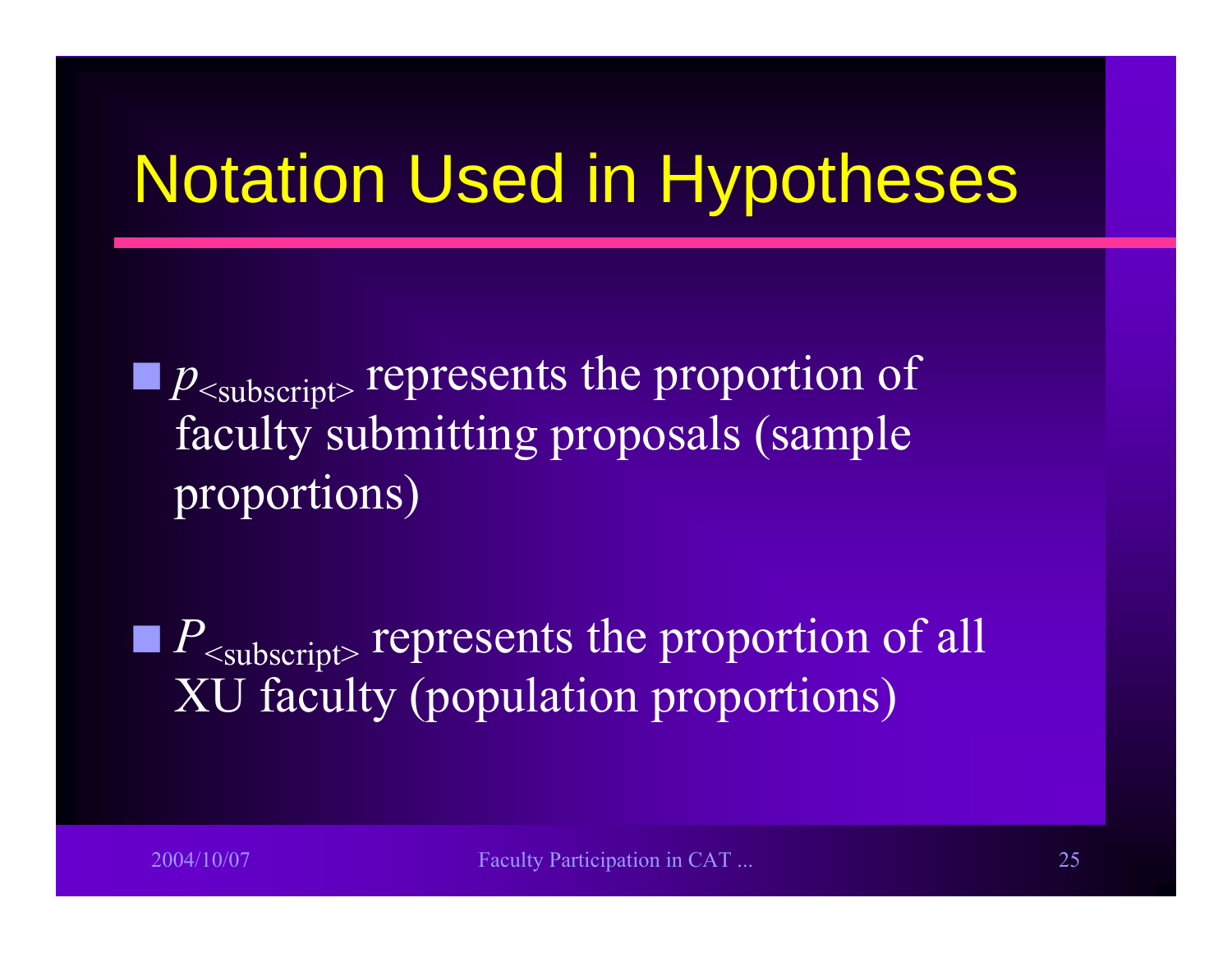# Hypotheses: Gender

#### $\blacksquare$  Null hypothesis

 $\blacktriangleright$  The gender distribution of faculty submitting proposals to CAT is the same as the gender distribution of all XU faculty.

 $\blacktriangleright H_0: p_{\text{male}} = P_{\text{male}}$  and  $p_{\text{female}} = P_{\text{female}}$  $\blacksquare$  Alternative hypothesis

If The gender distribution of faculty submitting proposals to CAT is different from the gender distribution of all XU faculty.

 $\triangleright H_a: p_{\text{male}} \neq P_{\text{male}} \text{ or } p_{\text{female}} \neq P_{\text{female}}$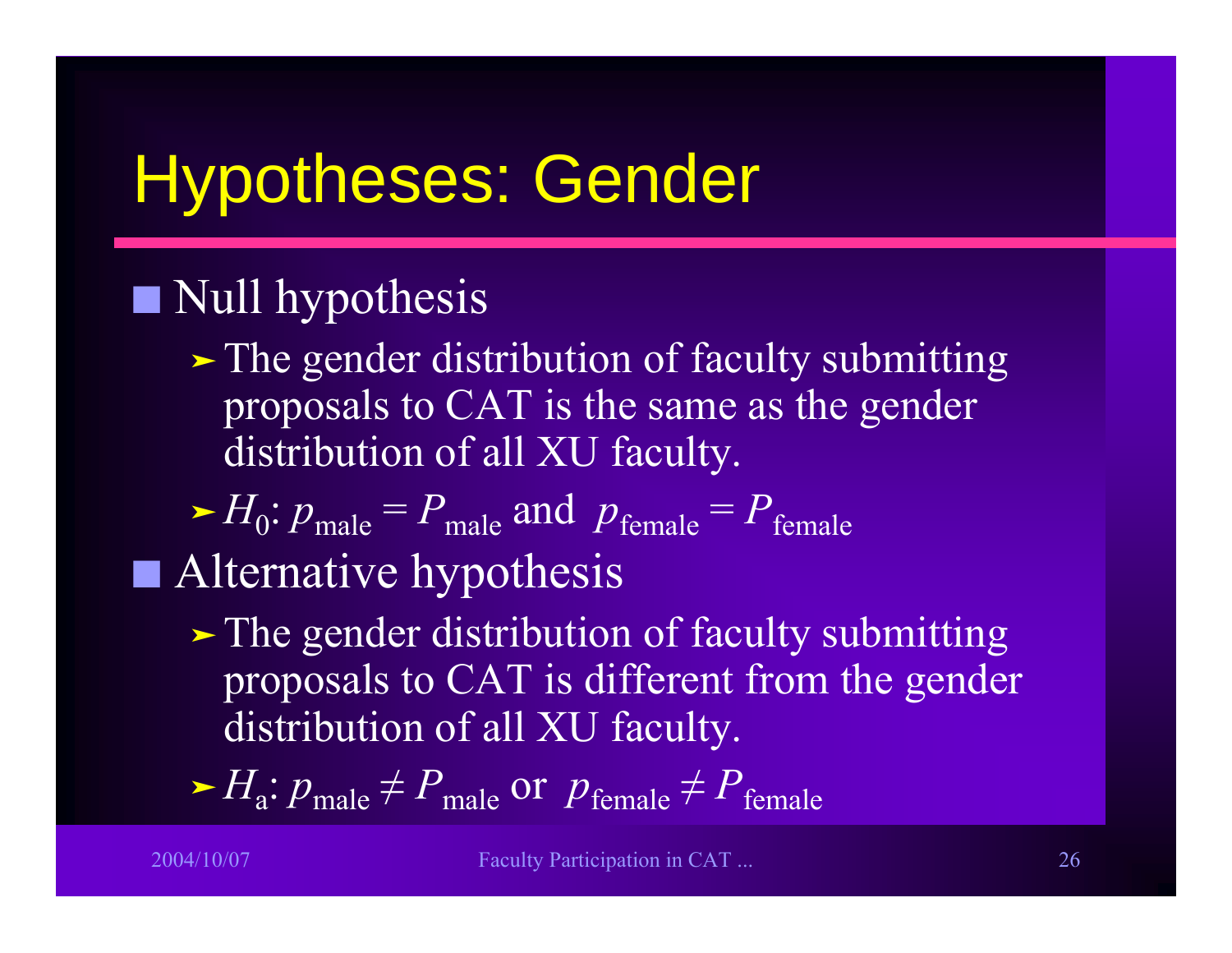# Hypotheses: Race/Ethnicity

#### **Contract** Null hypothesis

If The race/ethnicity distribution of faculty submitting proposals to CAT is the same as the race/ethnicity distribution of all XU faculty.

 $\blacktriangleright H_0: p_{\text{black}} = P_{\text{black}}$  and  $p_{\text{white}} = P_{\text{white}}$  and  $p_{\text{other}} = P_{\text{other}}$  $\blacksquare$  Alternative hypothesis

If The race/ethnicity distribution of faculty submitting proposals to CAT is different from the race/ethnicity distribution of all XU faculty.

 $\blacktriangleright H_a: p_{black} \neq P_{black}$  or  $p_{white} \neq P_{white}$  or  $p_{other} \neq P_{other}$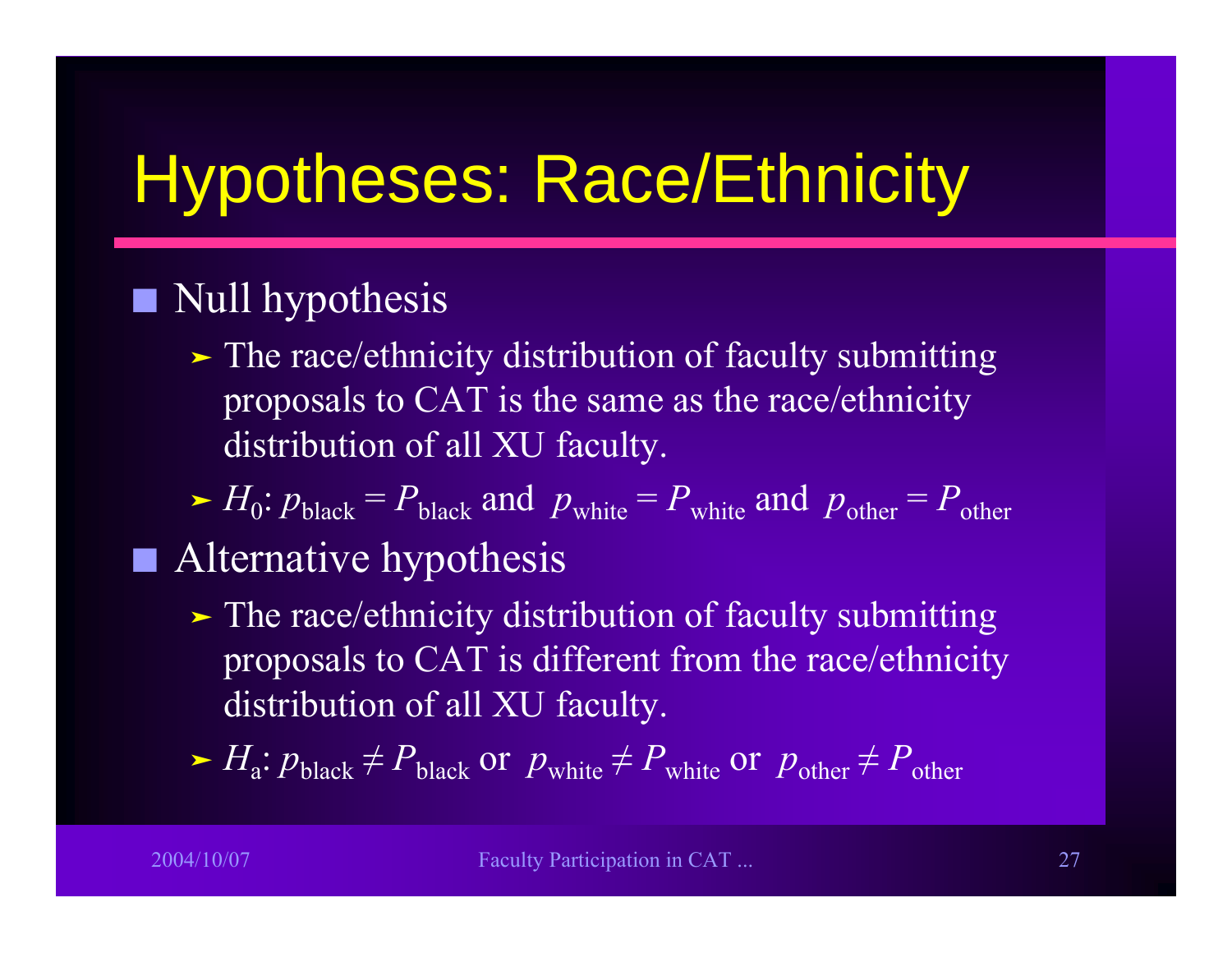# Hypotheses: Division

#### $\blacksquare$  Null hypothesis

- $\blacktriangleright$  The distribution by division of faculty submitting proposals to CAT is the same as the distribution by division of all XU faculty.
- $\blacksquare$  Alternative hypothesis
	- $\blacktriangleright$  The distribution by division of faculty submitting proposals to CAT is different from the distribution by division of all XU faculty.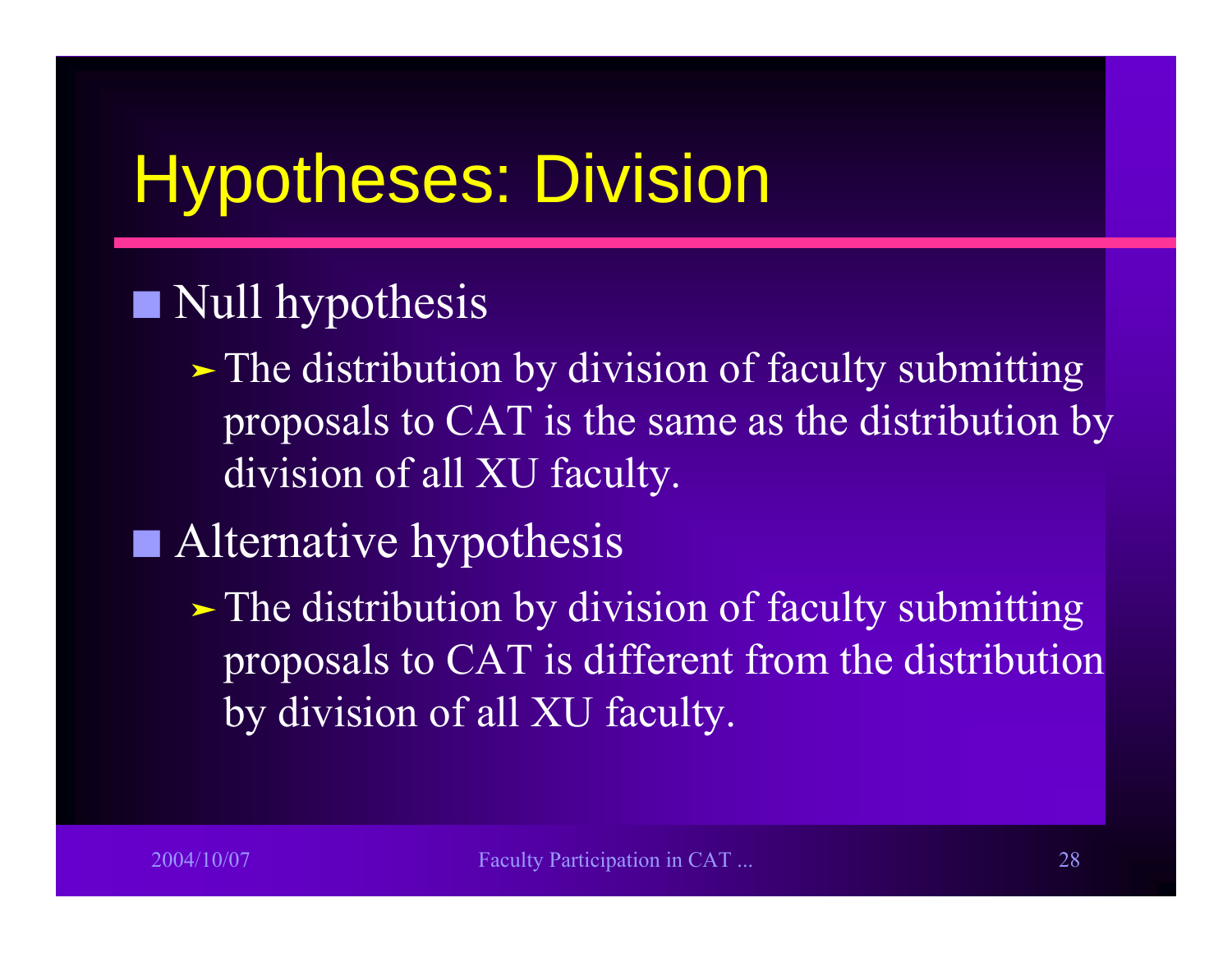### Hypotheses: Department

#### $\blacksquare$  Null hypothesis

If The distribution by department of faculty submitting proposals to CAT is the same as the distribution by department of all XU faculty.

#### $\blacksquare$  Alternative hypothesis

If The distribution by department of faculty submitting proposals to CAT is different from the distribution by department of all XU faculty.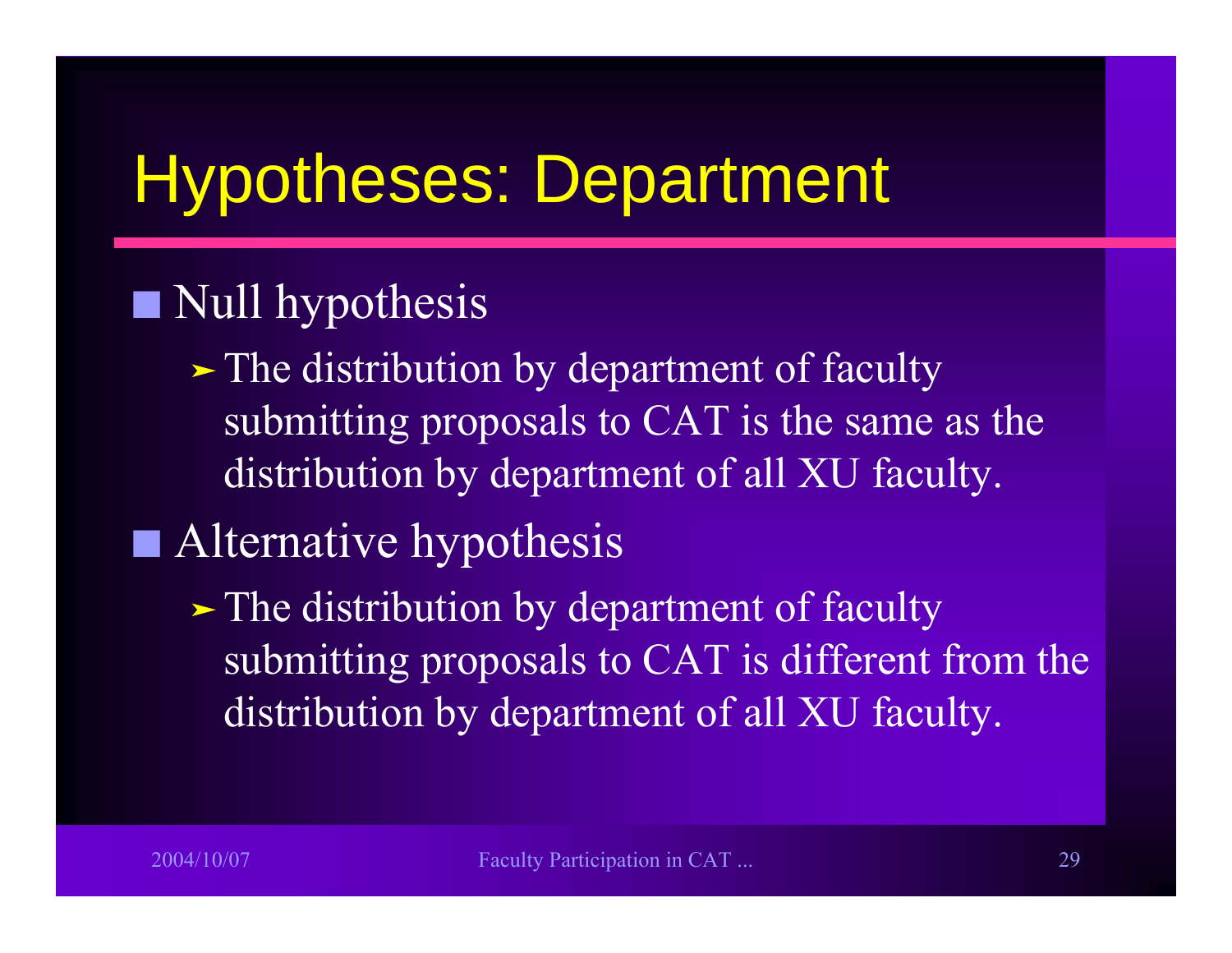#### Results and Conclusions

- $\mathcal{L}_{\mathcal{A}}$  Gender  $\Box$  Race/ethnicity Division
- Department
- $\blacksquare$  By number of faculty
- $\blacksquare$  By proposals submitted
- By proposals funded
- By proposals not funded

16 separate Chi-square tests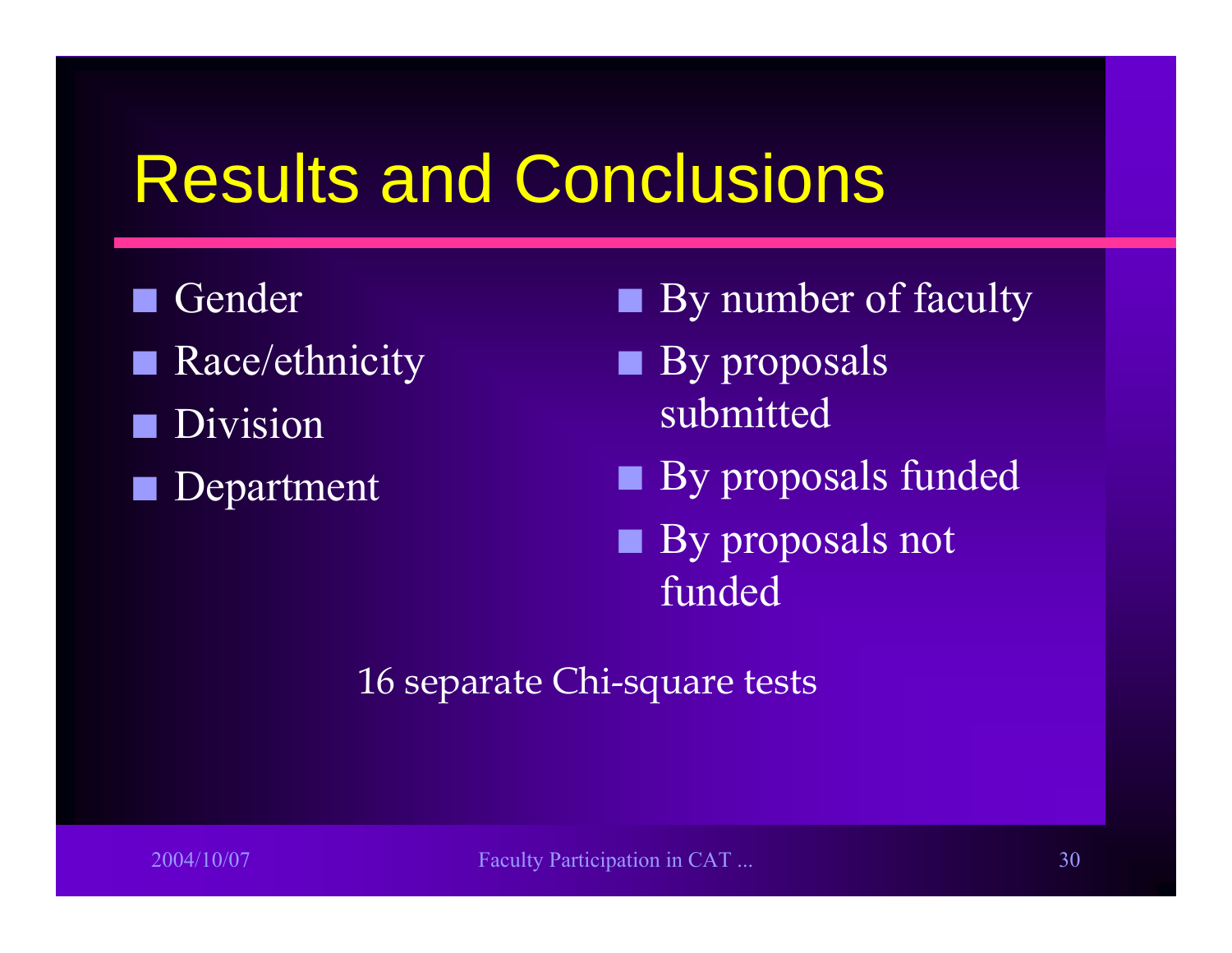# Results: Gender (part 1)

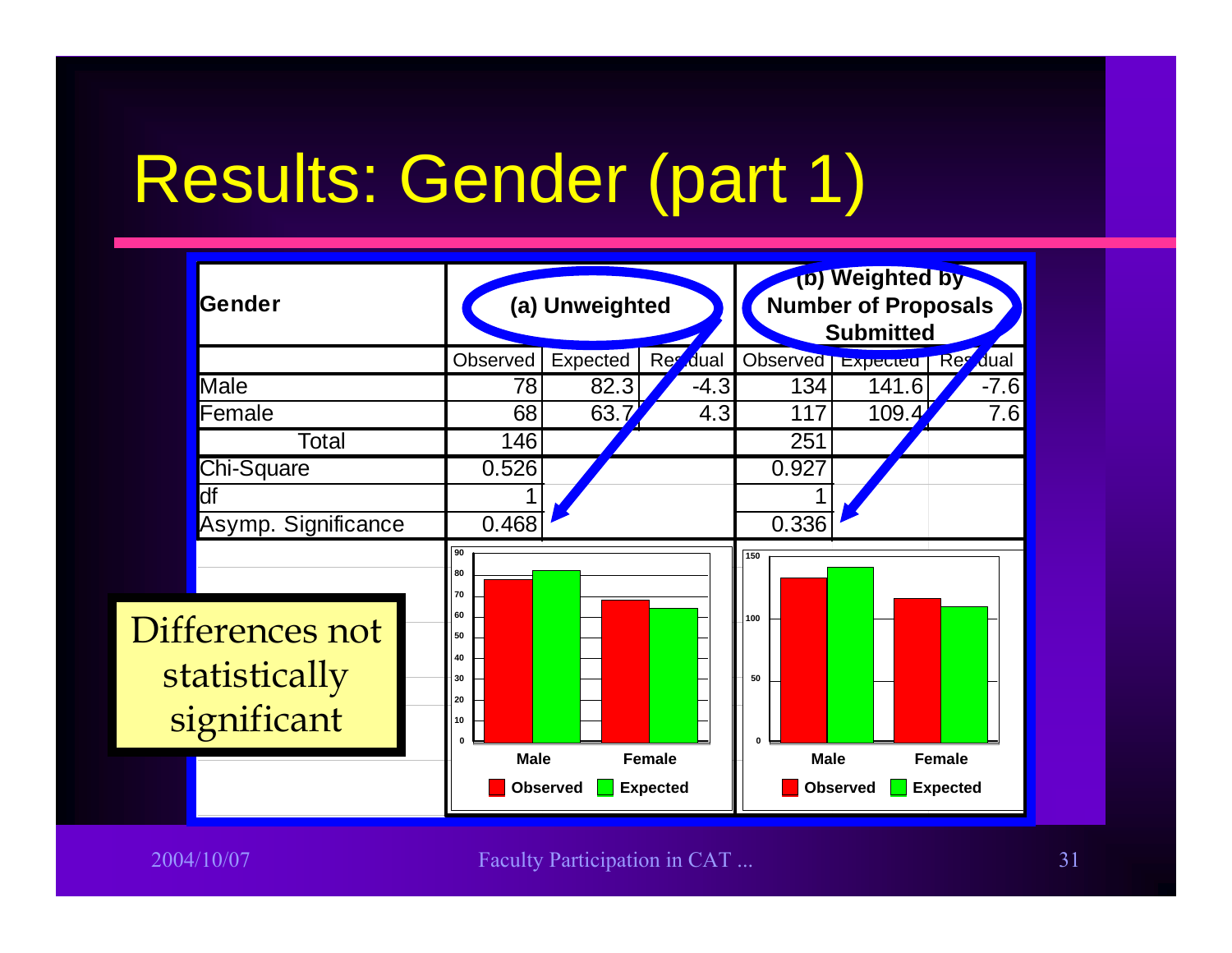# Results: Gender (part 2)

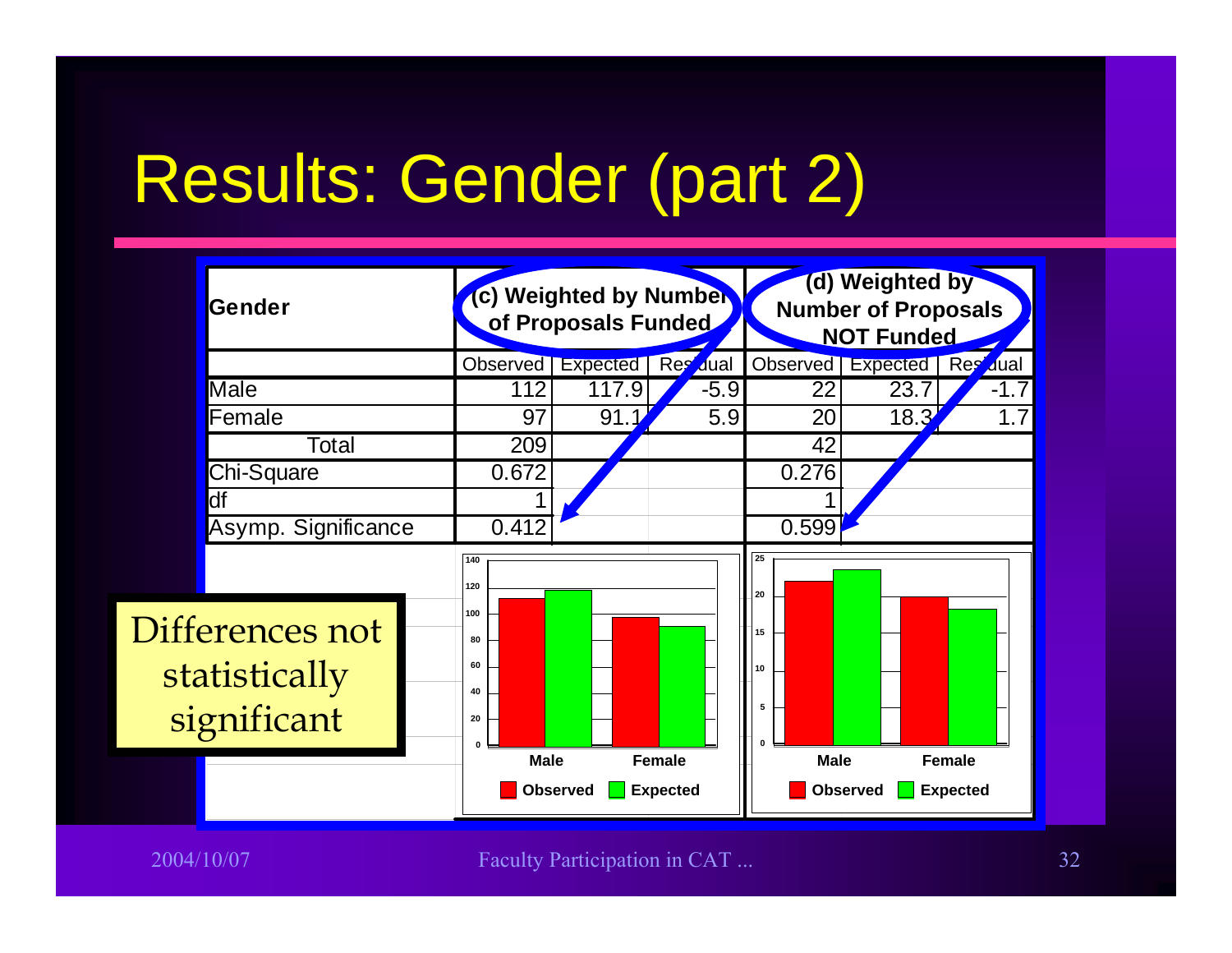#### Results: Race/Ethnicity (Part 1)

| <b>Race / Ethnicity</b>                         |                                                                       | (a) Unweighted   |                 | (b) Weighted by<br><b>Number of Proposals</b><br><b>Submitted</b> |                  |                |  |
|-------------------------------------------------|-----------------------------------------------------------------------|------------------|-----------------|-------------------------------------------------------------------|------------------|----------------|--|
|                                                 | <b>Observed</b>                                                       | $Ex$ bected      | <b>Residual</b> | <b>Observed</b>                                                   | <b>Expected</b>  | <b>Re</b> dual |  |
| <b>Black/African American</b>                   | 46                                                                    | 45.8             | 0.2             | 64                                                                | 78.7             | $-14.7$        |  |
| Caucasian                                       | 82                                                                    | 79.8             | 2.2             | 153                                                               | 137.2            | 15.8           |  |
| Other                                           | 18                                                                    | 20.4             | $-2.4$          | 34                                                                | 35               | $-1.1$         |  |
| Total                                           | 146                                                                   |                  |                 | 251                                                               |                  |                |  |
| Chi-Square                                      | 0.346                                                                 |                  |                 | 4.605                                                             |                  |                |  |
| df                                              | 2                                                                     |                  |                 | 2                                                                 |                  |                |  |
| Asymp. Significance                             | 0.841                                                                 |                  |                 | 0.100                                                             |                  |                |  |
| Differences not<br>statistically<br>significant | 90<br>80<br>70<br>60<br>50<br>40<br>30<br>20<br>10<br><b>Black/AA</b> | <b>Caucasian</b> | <b>Other</b>    | 200<br>150<br>100<br>50<br>$\Omega$<br><b>Black/AA</b>            | <b>Caucasian</b> | <b>Other</b>   |  |
|                                                 | <b>Expected</b><br><b>Observed</b>                                    |                  |                 | <b>Observed</b>                                                   | <b>Expected</b>  |                |  |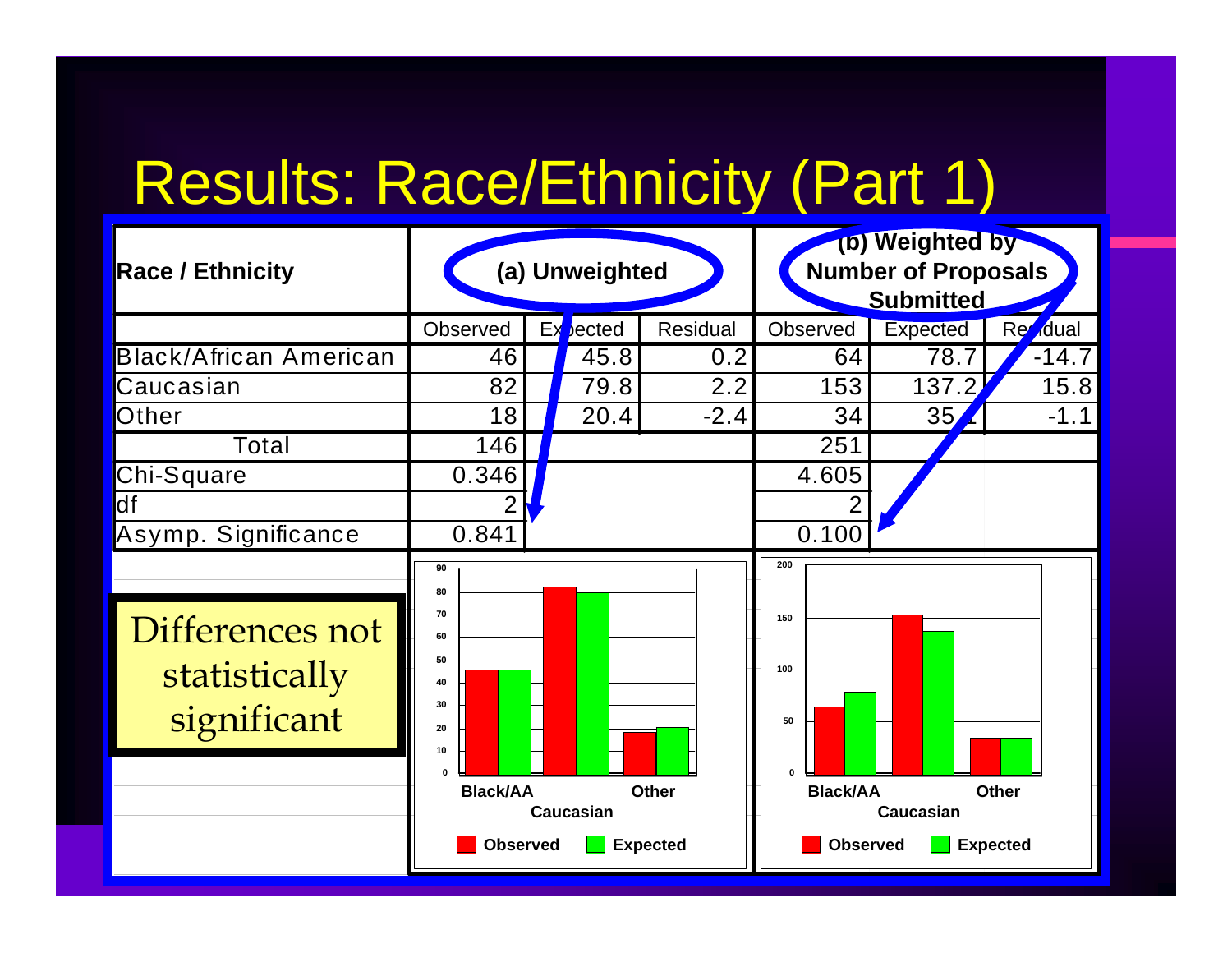#### Results: Race/Ethnicity (Part 2)

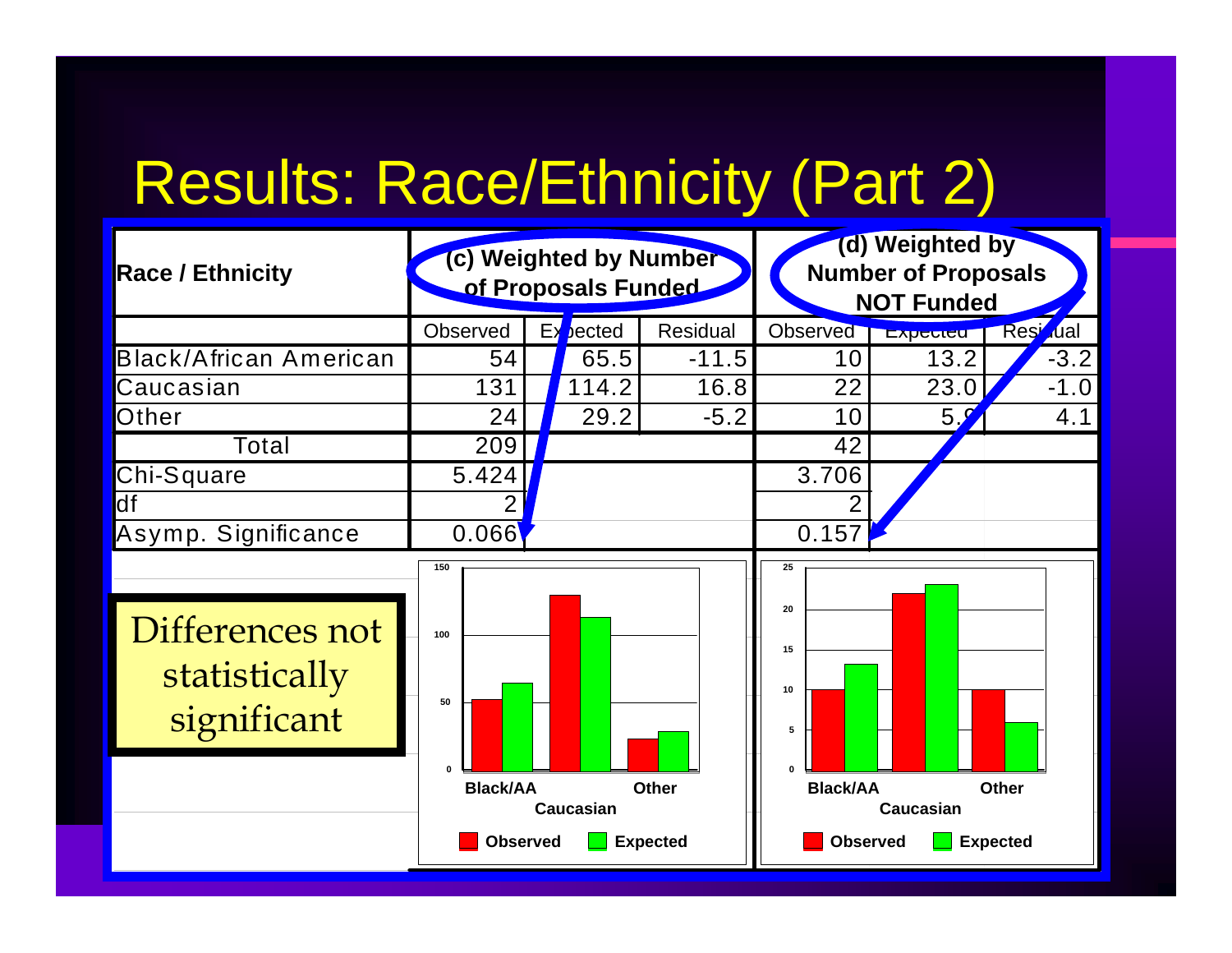# Results: Division (Part 1)

| <b>Division</b>                                 |                                                                                            | (a) Unweighted              |                                        | (b) Weighted by<br><b>Number of Proposals</b><br><b>Submitted</b>                 |                                                                  |     |  |
|-------------------------------------------------|--------------------------------------------------------------------------------------------|-----------------------------|----------------------------------------|-----------------------------------------------------------------------------------|------------------------------------------------------------------|-----|--|
|                                                 | Observed                                                                                   | <b>Expected</b>             | Residual                               | Observed                                                                          | Residual<br><b>LAY ANGU</b>                                      |     |  |
| Arts & Humanities                               | 57                                                                                         | 42.8                        | 14.2                                   | 113                                                                               | 73.6<br>39.4                                                     |     |  |
| Natural Sciences & Math                         | 36                                                                                         | 51.3                        | $-15.3$                                | 53                                                                                | 88.2<br>$-35.2$                                                  |     |  |
| Soc.Sci. & Bus.Adm.                             | 26                                                                                         | 19.9                        | 6.1                                    | 45                                                                                | 10.8<br>34.2                                                     |     |  |
| Division of Education                           | 12                                                                                         | 9.8                         | 2.2                                    | 19                                                                                | 16.8                                                             | 2.2 |  |
| College of Pharmacy                             | 12                                                                                         | 22.2                        | $-10.2$                                | 18                                                                                | $-20.1$<br>38.1                                                  |     |  |
| Other                                           | 3                                                                                          | 0.0                         | 3.0                                    | 3                                                                                 | 0.0                                                              | 3.0 |  |
| Total                                           | 146                                                                                        |                             |                                        | $\overline{251}$                                                                  |                                                                  |     |  |
| Chi-Square                                      | 626.841                                                                                    |                             |                                        | 402.097                                                                           |                                                                  |     |  |
| df                                              | 5,                                                                                         |                             |                                        | 5                                                                                 |                                                                  |     |  |
| Asymp. Significance                             | 0.000                                                                                      | $\star\star$<br>Significant |                                        | 0.000                                                                             | $\star\,\star$<br>Significant                                    |     |  |
| Differences are<br>statistically<br>significant | 60<br>50<br>40<br>30<br>20<br>10<br><b>Nat Sci&amp;Ma</b><br>Arts & Hum<br><b>Observed</b> | SocSc& Bu<br>Div of Ed      | Other<br>Col of Pha<br><b>Expected</b> | 120<br>100<br>80<br>60<br>40<br>20<br>Arts & Hum<br>Nat Sci&Ma<br><b>Observed</b> | SocSc& Bu<br>Div of Ed<br>Other<br>Col of Pha<br><b>Expected</b> |     |  |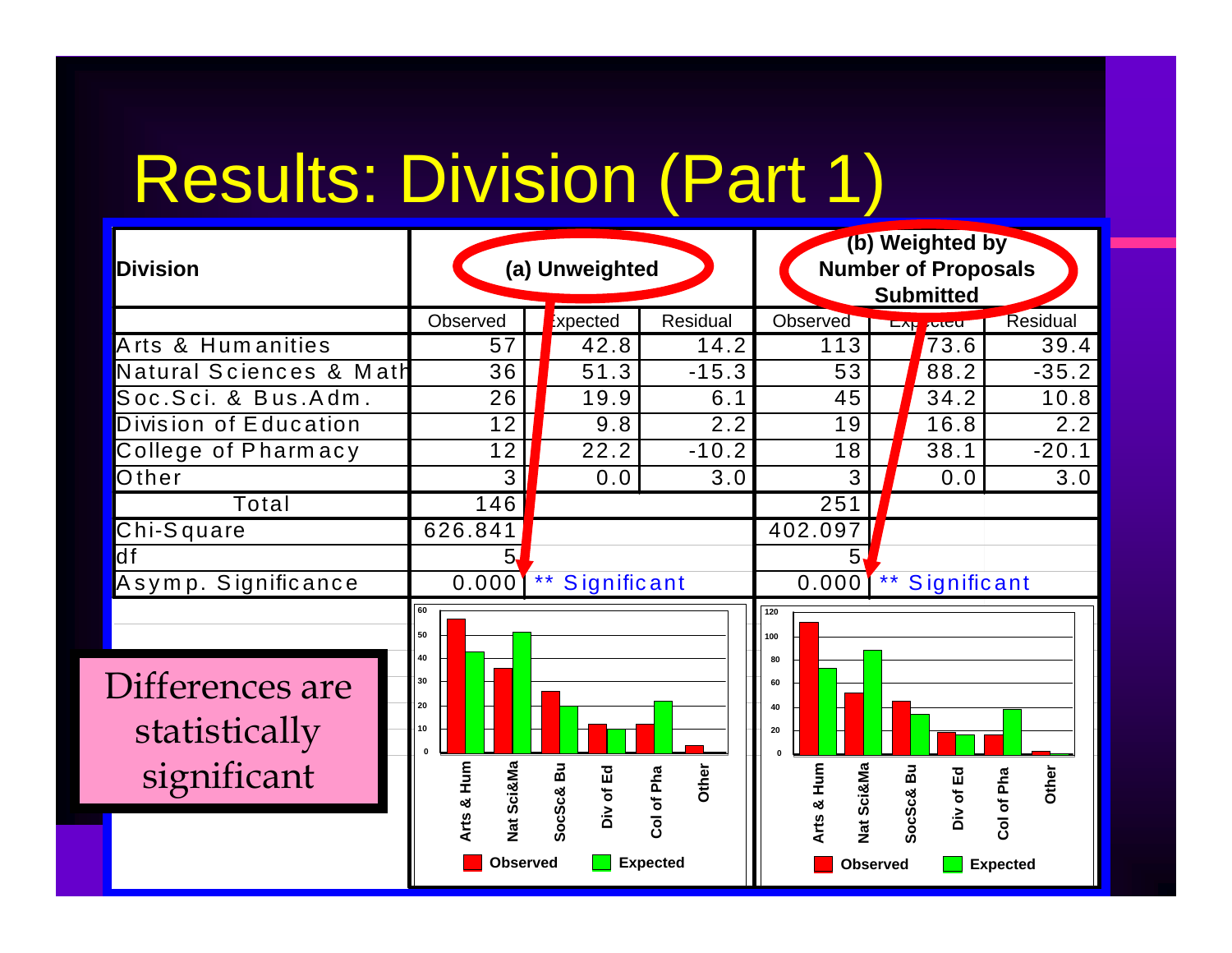# Results: Division (Part 2)

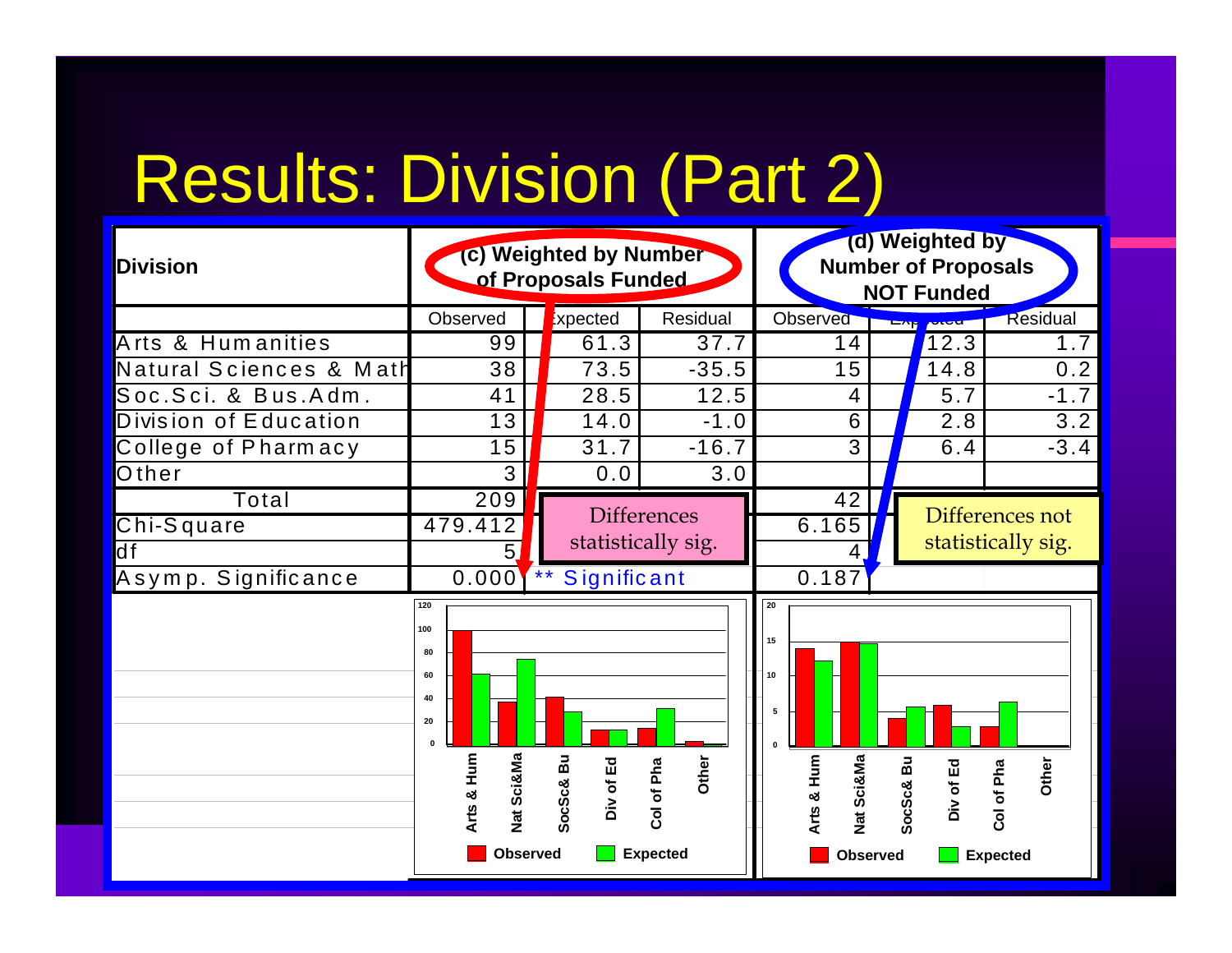| <b>Department</b>                  |                                                              | (a) Unweighted           |                  | (b) Weighted by<br><b>Number of Proposals</b><br><b>Submitted</b> |                  |                  |
|------------------------------------|--------------------------------------------------------------|--------------------------|------------------|-------------------------------------------------------------------|------------------|------------------|
|                                    | Observed                                                     | Expected                 | Residual         | Observed                                                          | Expected         | Residual         |
| African American Studies           | 5                                                            | 1.7                      | $\overline{3.3}$ | $\overline{5}$                                                    | $\overline{2.9}$ | 2.1              |
| A rt                               | $\overline{2}$                                               | 3.0                      | $-1.0$           | $\overline{2}$                                                    | 5.1              | $-3.1$           |
| Biology                            | $\overline{12}$                                              | 17.2                     | $-5.2$           | $\overline{21}$                                                   | 29.5             | $-8.5$           |
| Business Administration            | 6                                                            | 6.2                      | $-0.2$           | 13                                                                | 10.7             | $\overline{2.3}$ |
| $\overline{\textsf{C}}$ hem is try | 5                                                            | 15.1                     | $-10.1$          | 6                                                                 | 26.0             | $-20.0$          |
| Communications                     | 13                                                           | 9.0                      | 4.0              | $\overline{26}$                                                   | 15.4             | 10.6             |
| Computer Science                   | $\overline{7}$                                               | $5.7$                    | 1.3              | $\overline{7}$                                                    | 9.8              | $-2.8$           |
| Education (Division)               | 12                                                           | 9.8                      | 2.2              | 19                                                                | 16.8             | 2.2              |
| English                            | 16                                                           | 12.2                     | 3.8              | 33                                                                | 21.0             | 12.0             |
| $H$ is to ry                       | 10                                                           | $\overline{5.1}$         | 4.9              | 17                                                                | 8.8              | 8.2              |
| Languages                          | $\overline{7}$                                               | 5.3                      | 1.7              | 15                                                                | 9.0              | 6.0              |
| Mathematics                        | 10                                                           | 9.5                      | 0.5              | 17                                                                | 16.3             | 0.7              |
| $\overline{\mathsf{M}}$ usic       | 5                                                            | 4.0                      | 1.0              | 6                                                                 | 6.9              | $-0.9$           |
| Pharmacy (College)                 | 12                                                           | 22.2                     | $-10.2$          | 18                                                                | 38.1             | $-20.1$          |
| Philosophy                         | 4                                                            | 3.4                      | 0.6              | 14                                                                | 5.9              | 8.1              |
| Physics/Pre-Engineering            | $\overline{3}$                                               | 3.9                      | $-0.9$           | $\overline{3}$                                                    | 6.7              | $-3.7$           |
| Political Science                  | $\overline{3}$                                               | 1.9                      | 1.1              | 4                                                                 | 3.2              | 0.8              |
| Psychology                         | 5                                                            | $\overline{4.3}$         | 0.7              | $\overline{8}$                                                    | $\overline{7.3}$ | 0.7              |
| Sociology                          | $\mathbf 1$                                                  | 2.4                      | $-1.4$           | $\overline{2}$                                                    | 4.2              | $-2.2$           |
| Theology                           | $\overline{5}$                                               | 4.3                      | 0.7              | 12                                                                | 7.3              | 4.7              |
| Other                              | $\overline{3}$                                               | 0.0                      | 3.0              | 3                                                                 | 0.0              | 3.0              |
| Total                              | 146                                                          |                          |                  | 251                                                               |                  |                  |
| Chi-Square                         | 641.455                                                      |                          |                  | 429.386                                                           |                  |                  |
| $\overline{d}$ f                   | 20 <sub>o</sub>                                              |                          |                  | 20                                                                |                  |                  |
| Asymp. Significance                |                                                              | $0.000$   ** Significant |                  | 0.000<br>** Significant                                           |                  |                  |
|                                    | 10 cells (47.6%) have<br>expected frequencies less<br>than 5 |                          |                  | 4 cells (19.0%) have<br>expected frequencies less<br>than 5       |                  |                  |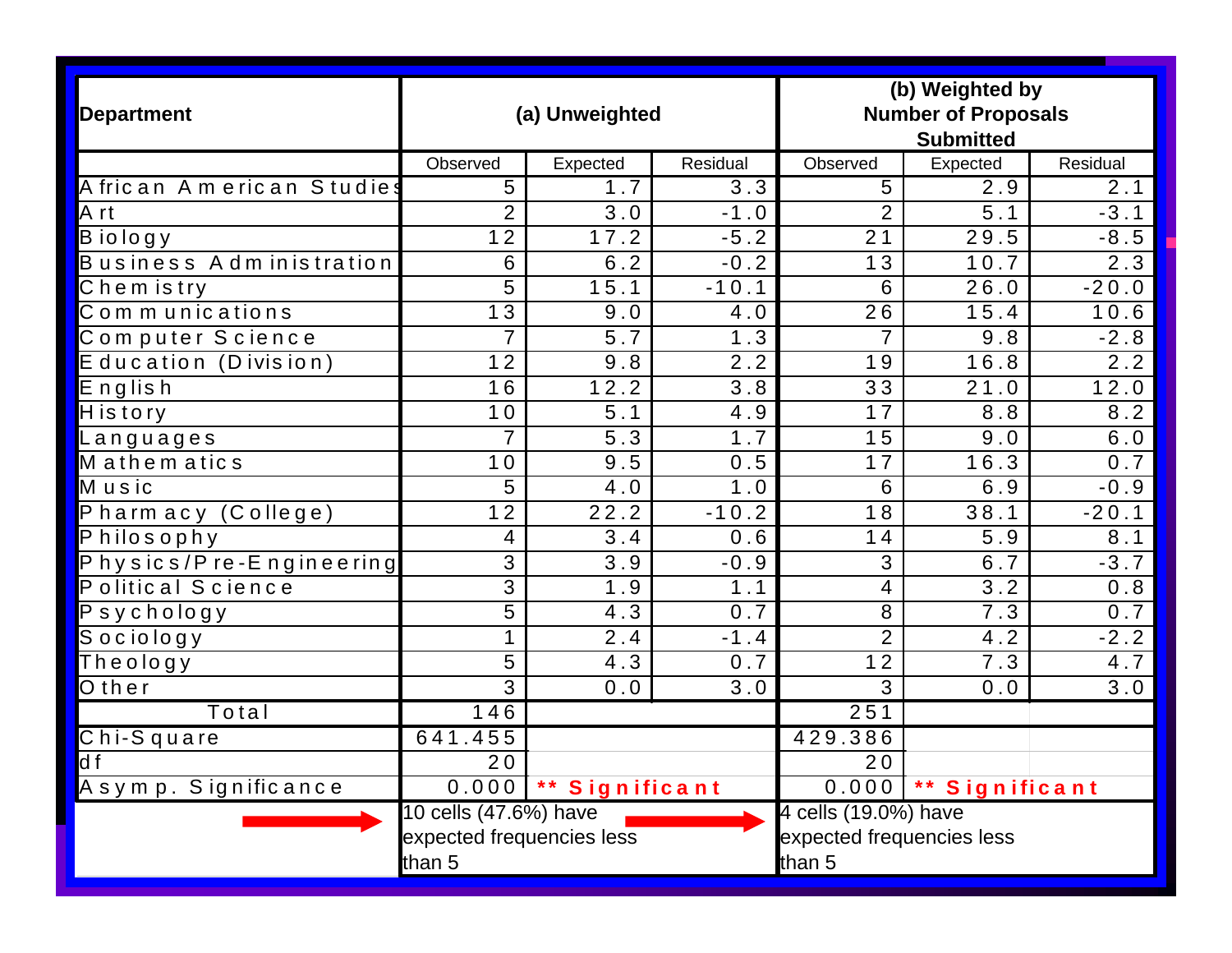| <b>Department</b>                                        |                           | (c) Weighted by Number<br>of Proposals Funded |          | (d) Weighted by<br><b>Number of Proposals</b><br><b>NOT Funded</b> |          |          |
|----------------------------------------------------------|---------------------------|-----------------------------------------------|----------|--------------------------------------------------------------------|----------|----------|
|                                                          | Observed                  | Expected                                      | Residual | Observed                                                           | Expected | Residual |
| African American Studies                                 | 5                         | 2.4                                           | 2.6      |                                                                    |          |          |
| A rt                                                     | $\overline{2}$            | 4.3                                           | $-2.3$   |                                                                    |          |          |
| $\overline{B}$ io logy                                   | 16                        | 24.6                                          | $-8.6$   | 5                                                                  |          |          |
| Business Administration                                  | 10                        | 8.9                                           | 1.1      | 3                                                                  |          |          |
| $\overline{\text{C}}$ hem is try                         | 5                         | 21.6                                          | $-16.6$  | $\mathbf 1$                                                        |          |          |
| Communications                                           | 24                        | 12.8                                          | 11.2     | $\overline{2}$                                                     |          |          |
| Computer Science                                         | 7                         | 8.1                                           | $-1.1$   |                                                                    |          |          |
| Education (Division)                                     | 13                        | 14.0                                          | $-1.0$   | 6                                                                  |          |          |
| English                                                  | $\overline{30}$           | 17.5                                          | 12.5     | 3                                                                  |          |          |
| History                                                  | 17                        | 7.3                                           | 9.7      |                                                                    |          |          |
| Languages                                                | 8                         | 7.5                                           | 0.5      | $\overline{7}$                                                     |          |          |
| Mathematics                                              | 9                         | 13.6                                          | $-4.6$   | 8                                                                  |          |          |
| Music                                                    | 4                         | 5.7                                           | $-1.7$   | $\overline{2}$                                                     |          |          |
| Pharmacy (College)                                       | 15                        | 31.8                                          | $-16.8$  | 3                                                                  |          |          |
| Philosophy                                               | 14                        | 4.9                                           | 9.1      |                                                                    |          |          |
| Physics/Pre-Engineering                                  | $\overline{2}$            | 5.6                                           | $-3.6$   |                                                                    |          |          |
| Political Science                                        | $\overline{3}$            | $\overline{2.7}$                              | 0.3      | $\mathbf 1$                                                        |          |          |
| $PS$ y chology                                           | 8                         | 6.1                                           | 1.9      |                                                                    |          |          |
| Sociology                                                | $\overline{2}$            | 3.5                                           | $-1.5$   |                                                                    |          |          |
| $\overline{\textsf{The} \, \textsf{olo} \, \textsf{gy}}$ | 12                        | 6.1                                           | 5.9      |                                                                    |          |          |
| $\overline{O}$ then                                      | 3                         | 0.0                                           | 3.0      |                                                                    |          |          |
| Total                                                    | 209                       |                                               |          | 42                                                                 |          |          |
| Chi-Square                                               | 513.159                   |                                               |          |                                                                    |          |          |
| df                                                       | 20                        |                                               |          |                                                                    |          |          |
| Asymp. Significance                                      | 0.000                     | ** Significant                                |          |                                                                    |          |          |
|                                                          | 6 cells (28.6%) have      |                                               |          | Chi-Square Test cannot be                                          |          |          |
|                                                          | expected frequencies less |                                               |          | performed for this data.                                           |          |          |
|                                                          | than 5                    |                                               |          |                                                                    |          |          |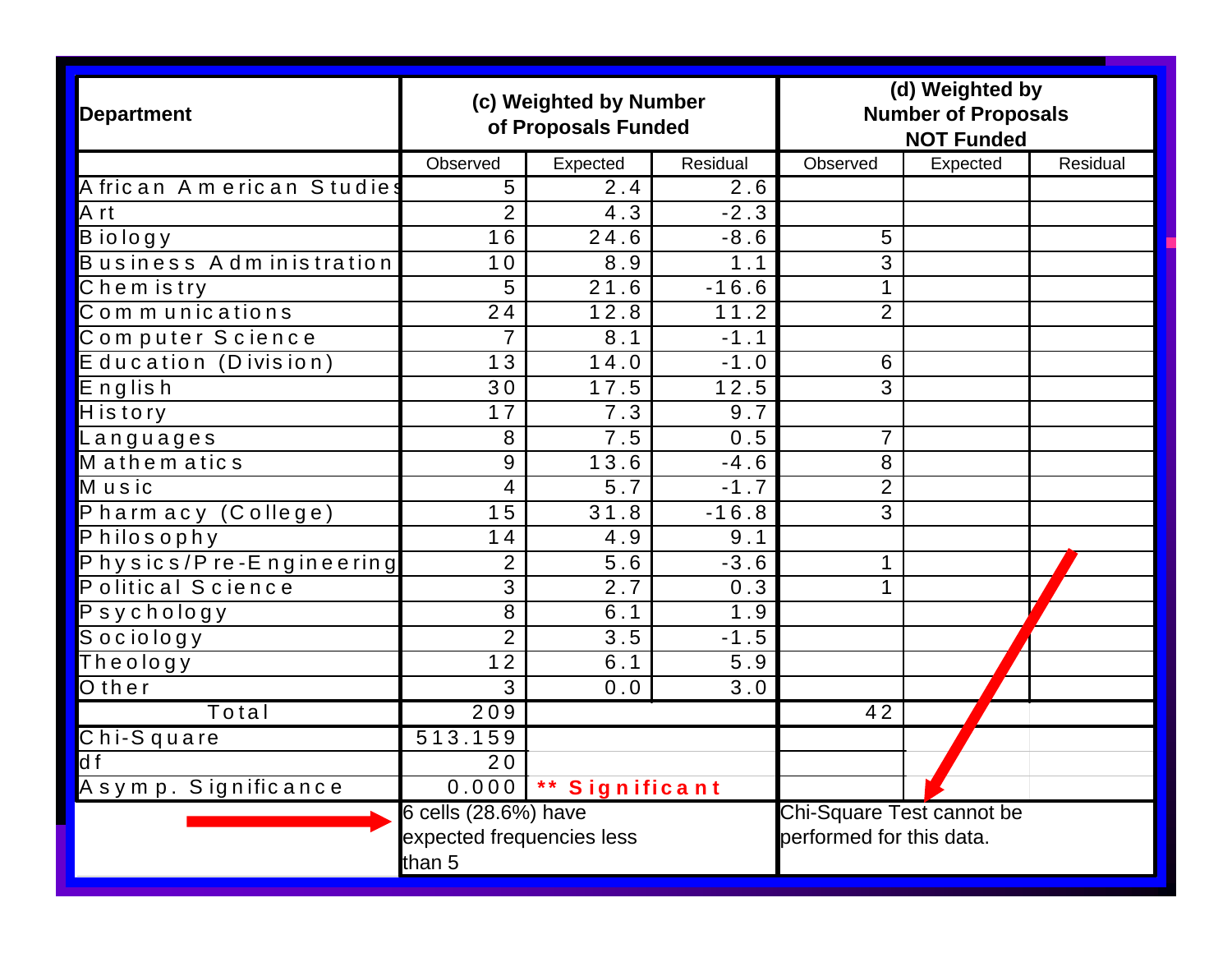#### **Discussion**

- $\mathcal{L}_{\mathcal{A}}$ ■ Gender and race/ethnicity distributions of faculty participating in funded activities of the CAT matches the corresponding distributions of full-time faculty.
- Q There are some differences with respect to division and with respect to department.
- Q Asymptotic significances (*p*-values) were used in these analyses. (Similar to approximating a binomial distribution with a normal distribution.)
	- > Analyses using exact *p*-values might yield additional insight.
- $\blacksquare$  Multiple significance testing (16 in this report) increase the risk of *Type 1* errors (rejecting a true null hypothesis).
- Q Alternative analyses (e.g., logistic regression models) should be considered.